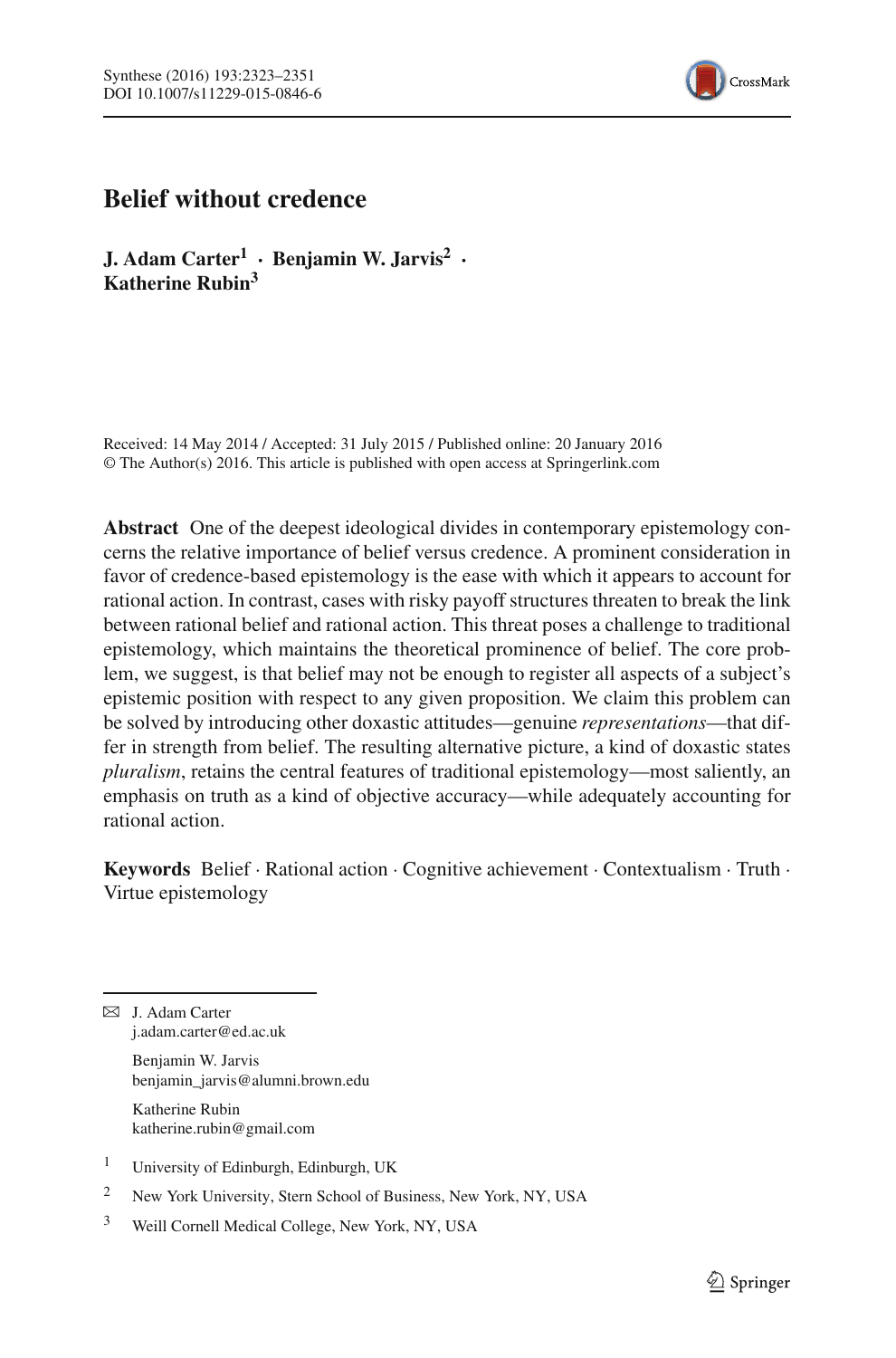## **Introduction**

Consider the following case:

car insurance: Your car insurance company offers you a deal. The offer is to insure your car for the next five years against theft for the nominal price of ten dollars. You do not live in circumstances where car theft is particularly prevalent. It is rational for you to believe that your car will not be stolen during the next five years. But, of course, car theft has been known to happen on rare occasion nearby. And, you do not consider yourself to be especially different from the owners of those stolen cars.

Cases like car insurance appear to diminish the importance of rational belief, and this is because it seems you are rational to act in opposition to what you rationally believe is the all-things-considered best thing to do. After all, you believe that your car will not be stolen and also that, if your car will not be stolen, the insurance won't be needed; and further, you believe that it would be best not to spend money on insurance if it isn't needed. Accordingly, you believe that it would be best not to spend money on car insurance. Nevertheless, you rationally purchase the insurance.<sup>1</sup> This kind of case appears to show that the link between rational belief and rational action is broken; one cannot straightforwardly decide what to do on the basis of what one (even rationally) believes to be best.<sup>2</sup>

In contrast, rational credence appears to do much better here. Of course, you may rationally believe that your car will not be stolen—and thus believe that if you purchase the insurance, the end result will simply be less money for other things. However, if you are rational, you have at least some minimal credence in the proposition that your car will be stolen. The rationality of this minimal credence (along with the rationality of your preferences) can explain why it's rational to purchase the insurance.[3](#page-1-2)

Cases such as car insurance might seem to suggest that what is fundamental in epistemology is credence (alternatively known as "degrees of belief") rather than belief. Perhaps the epistemology of belief might be important for reasons that aren't directly related to action, but a divorce between rational belief and rational action at least greatly diminishes the importance of having the capacity to believe rationally. The project of this paper is to explain why this threat to traditional epistemology epistemology that focuses primarily on belief—may not be as severe as it first appears. The advantage that a credence framework has in accounting for rational action might

<span id="page-1-0"></span><sup>1</sup> Thanks to an anonymous referee at *Synthese* for helpful suggestions regarding the presentation of this case.

<span id="page-1-1"></span><sup>&</sup>lt;sup>2</sup> We ignore here the possibility that one has beliefs about probabilities, e.g. a rational belief that there is a very small chance the car will be stolen. Cf. Stanley [\(2005](#page-27-0), p. 10). This way of resolving the problem seems to succumb to an animals and small-children-style objection, but a more fundamental problem for this line of thought, we think, is the wrong content problem we raise at the end of Sect. [4.](#page-10-0) We thank an anonymous referee at *Synthese* for raising this line of discussion.

<span id="page-1-2"></span><sup>3</sup> Cf. [Jeffrey](#page-27-1) [\(1990](#page-27-1)).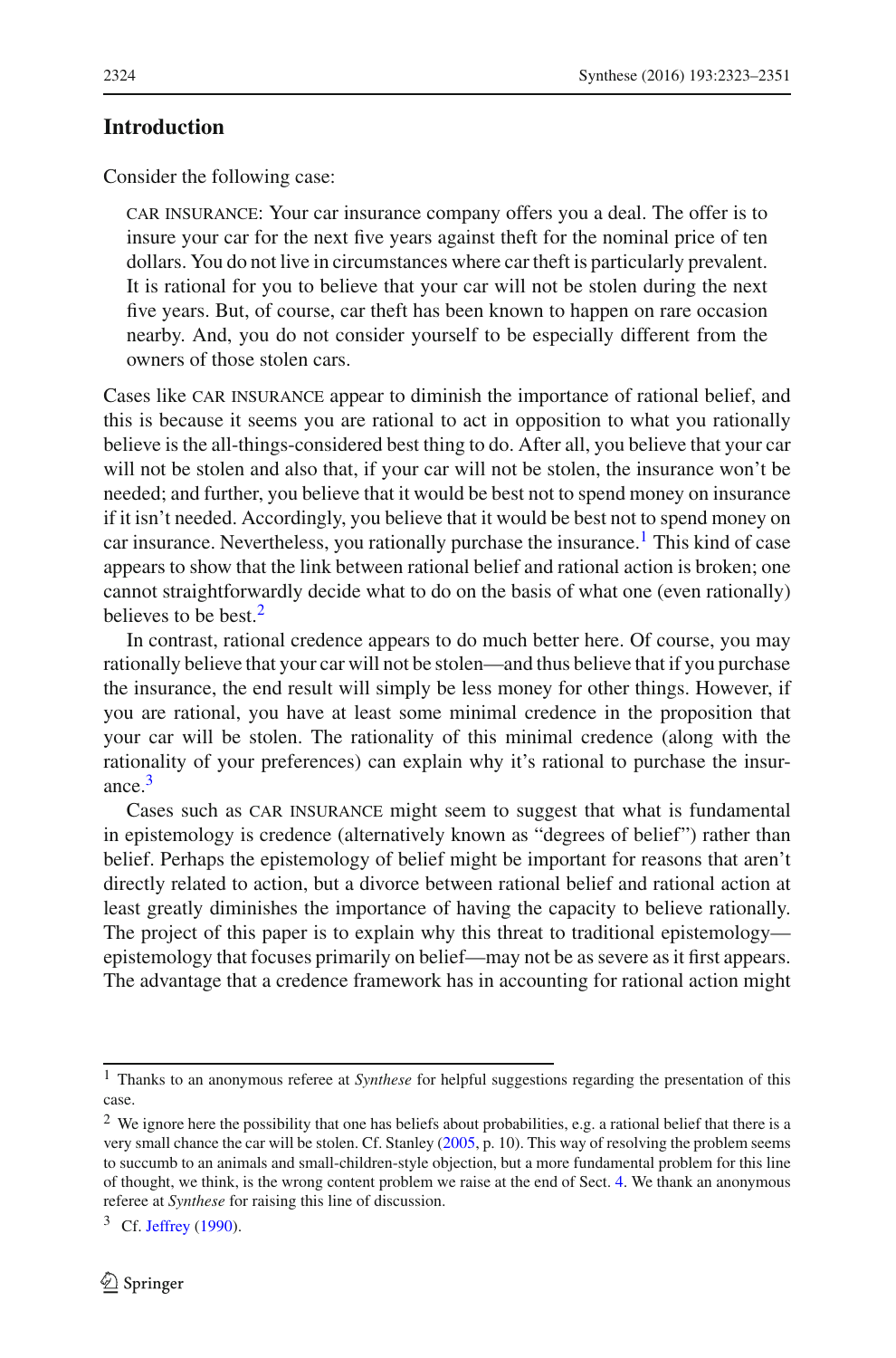well be secured by dispensing with credence in favor of other doxastic attitudes that are more similar to belief by being *representational*. [4](#page-2-0)

Moreover, we suggest that this alternative framework can still allocate a special place to belief. Ultimately, we will characterize belief in terms of acceptance. Acceptance is the mental state of taking some propositional content  $\langle p \rangle$  for granted—whether consciously or not—in practical reasoning and rational decision-making; acceptance ordinarily causes acting as if  $\langle p \rangle$  is true.<sup>[5](#page-2-1)</sup> Acceptance of  $\langle p \rangle$  involves using  $\langle p \rangle$  as a working hypothesis. Acceptance of a propositional content is sometimes rational and sometimes not, depending on the strength of one's epistemic position and the practical stakes. (As an important aside, we note that "epistemic position" is intended throughout to be a neutral way of talking about something like the subject's evidential condition as determined by her total body of evidence without raising any question about what evidence is. Thus, in particular, "epistemic position" is not a way of referring to the subject's doxastic states either taken collectively or individually.) Our proposal will be that belief is the weakest doxastic attitude that normally suffices for rational acceptance. So, it can make sense for a cognizer to traffic largely in beliefs, considering whether to take up stronger or weaker doxastic attitudes only when practical stakes are sufficiently high or low. $6$  Moreover, we will suggest that whether to take up stronger or weaker doxastic attitudes can, in a wide range of cases, be determined by what one believes. So, agents can regularly make decisions that are rational across a wide range of circumstances on the basis of rationally held beliefs alone.

Our project is significant because one of the deepest ideological divides within epistemology concerns the relative importance of belief versus credence. The moral of this paper is that one may have to look beyond decision-making and action to settle that debate. For instance, it may be more productive to consider Harman's [\(1986\)](#page-26-0) contention that understanding human reasoning requires a belief-based framework rather than a credence-based one.<sup>7</sup> Alternatively, one might consider whether or not the basic doxastic elements should be representations in the sense highlighted in Sect. [4.](#page-10-0)

Before continuing, however, it's worth clarifying what *isn't* at issue in this paper. The credence-based framework is closely associated with probabilism, the view that, insofar as a subject's assignment of credence is rational, it behaves like an assignment of probability. However, something very much like probabilism is also accepted among some traditional epistemologists: it is sometimes accepted that beliefs can be more or less rational, and moreover, that levels of rationality function like levels of likelihood, which should be understood as a kind of probability.<sup>[8](#page-2-4)</sup> Clearly, then, it cannot be a requirement that defenders of belief-based epistemology do without anything like

<span id="page-2-0"></span><sup>&</sup>lt;sup>4</sup> To be clear, we mean here 'representational' in the sense of definitively rendering the world in a particular way rather than having propositional content so as to be about entities in the world.

<span id="page-2-1"></span><sup>5</sup> The distinction between acceptance and acting as if is clearly drawn in [Ross and Schroeder](#page-27-2) [\(2012\)](#page-27-2). On acceptance, see also [Bratman](#page-26-1) [\(1992\)](#page-26-1) and [Weatherson](#page-27-3) [\(2005\)](#page-27-3).

<sup>6</sup> See Sect. [5](#page-11-0) for more development of this element of the proposal.

<span id="page-2-2"></span><sup>&</sup>lt;sup>7</sup> See [Broome](#page-26-2) [\(2013](#page-26-2)) and especially [Staffel](#page-27-4) [\(2012](#page-27-4)) for some discussion.

<span id="page-2-4"></span><span id="page-2-3"></span><sup>8</sup> See [Smith](#page-27-5) [\(2010\)](#page-27-5).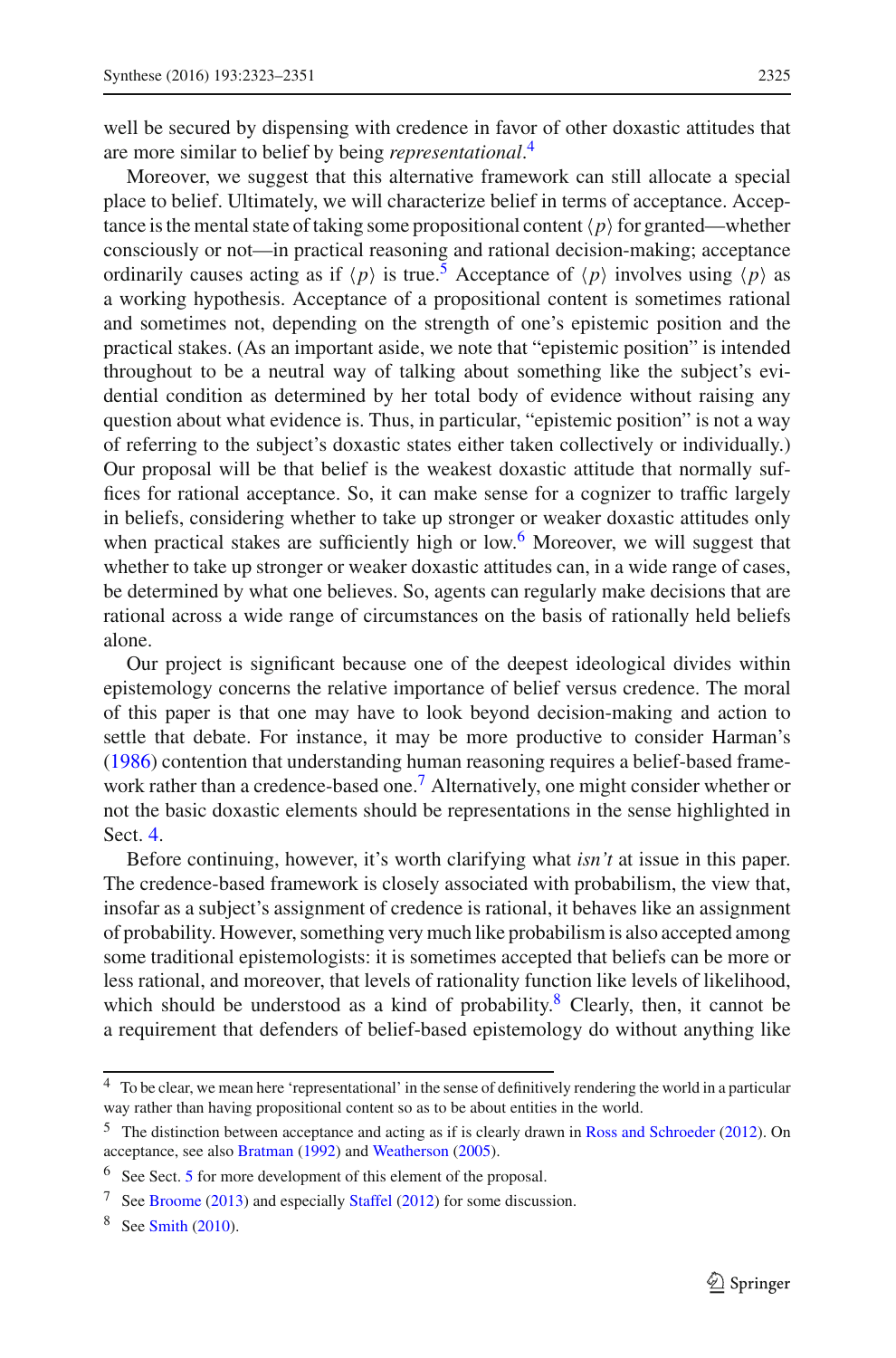epistemic probability. We will discuss this theoretical possibility in Sect. [6,](#page-14-0) but strictly speaking, accepting it is not part of the belief-based picture. What's primarily at issue is not the viability of epistemic probability, but the extent to which epistemic statuses of credence are more fundamental than epistemic statuses of belief.

# <span id="page-3-5"></span>**§1**

Both belief and credal states qualify as doxastic attitudes, broadly construed. But, belief is an "on-or-off" attitude; believing a proposition stands in opposition to withholding belief with respect to that proposition. By contrast, credence comes in degrees; arguably, each of a continuum of opposing credal states is possible in principle (even if not in practice for limited human beings). Perhaps more importantly, the correctness of beliefs—their accuracy—is an all or nothing affair. A belief is correct if it is true, and incorrect if false. In contrast, to the extent that accuracy makes sense for credal states, it is a matter of degree.<sup>[9](#page-3-0)</sup> In taking up belief towards a proposition, the aim is to possess the truth (by believing it), $^{10}$  yet all but the most extreme credal states do not take a definitive position per se on what the truth of a given matter is. For any proposition  $\langle p \rangle$ , credences seem to split the difference (with a particular weighting) between opposing positions on whether  $\langle p \rangle$ . For instance, if one holds .3 credence towards the proposition that it will rain today, one's credal state is not incorrect in any obvious sense if the proposition turns out to be false, i.e. it does not, in fact, rain. However, there is no obvious reason why this would change if one's credence is, instead, .9 (unless .9 credence is taken to additionally constitute belief or some similar "on-or-off" attitude)<sup>[11](#page-3-2)</sup> since there is no *principled* difference between .3 and .9, only a *difference of degree*.

It is fairly obvious that there must be certain relationships between the respective *epistemologies* of beliefs and credal states.<sup>12</sup> For instance, it is clear that it can't simultaneously be rational to believe  $\langle p \rangle$  while it is also rational to hold the minimum credence in  $\langle p \rangle$ . Nevertheless, the relationship between these epistemologies is not altogether clear. Echoing [Weatherson](#page-27-3)  $(2005)$  $(2005)$ , <sup>[13](#page-3-4)</sup> we might ask:

<span id="page-3-0"></span><sup>&</sup>lt;sup>9</sup> See [Joyce](#page-27-6) [\(1998\)](#page-27-6). For further discussion of Bayesian attempts to locate what would play the role of correctness conditions for credal states, see also Hajek (unpublished). Unlike [van Fraassen](#page-27-7) [\(1983](#page-27-7), [1984](#page-27-8)) and [Lange](#page-27-9) [\(1999\)](#page-27-9) who appeal here to calibration, Hajek takes it that belief is to truth as credal states are to agreement with objective chance.

<span id="page-3-1"></span><sup>&</sup>lt;sup>10</sup> For some discussion, see [Dummett](#page-26-3) [\(1959\)](#page-26-3), [Wright](#page-28-0) [\(1992](#page-28-0)), [Engel](#page-26-4) [\(1998\)](#page-26-4), [Velleman](#page-27-10) [\(2000\)](#page-27-10), [Wedgwood](#page-27-11) [\(2002](#page-27-11), [2007\)](#page-27-12), [Shah](#page-27-13) [\(2003](#page-27-13)), [Shah and Velleman](#page-27-14) [\(2005\)](#page-27-14), [Gibbard](#page-26-5) [\(2005\)](#page-26-5), [Steglich-Peterson](#page-27-15) [\(2006](#page-27-15)), [Lynch](#page-27-16) [\(2009](#page-27-16)), [Whiting](#page-28-1) [\(2010\)](#page-28-1), and [Jarvis](#page-27-17) [\(2012](#page-27-17)).

<span id="page-3-2"></span><sup>&</sup>lt;sup>11</sup> Moreover, it seems difficult to understand how credal states could straightforwardly constitute on-off belief given that the latter seems to be incorrect when the propositional content is false while the former does not.

<sup>&</sup>lt;sup>12</sup> Cf. [Hajek and Eriksson](#page-26-6) [\(2007](#page-26-6)) for a survey of different positions on the nature of credal states. Cf. [Chalmers](#page-26-7) [\(2011\)](#page-26-7) for a discussion of the nature of the objects of credal states.

<span id="page-3-4"></span><span id="page-3-3"></span><sup>&</sup>lt;sup>13</sup> In a parallel passage, [Weatherson](#page-27-3) [\(2005](#page-27-3)), in fact, asks these questions about degrees of belief and belief *tout court* rather than their respective epistemologies. Thanks to an anonymous referee for asking us to clarify.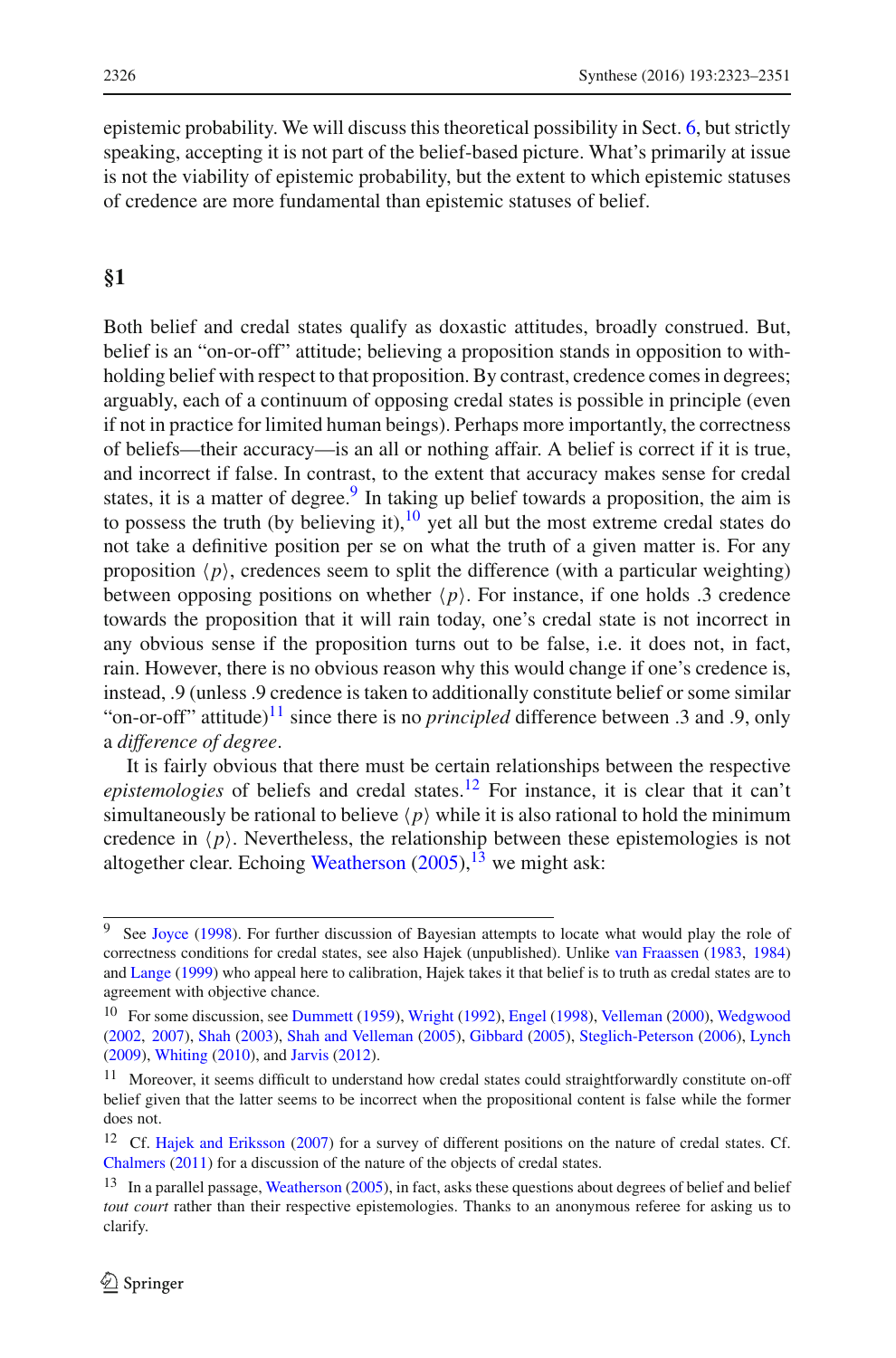Do we really have two subject matters here (epistemology of degrees of belief and epistemology of belief *tout court*) or two descriptions of the one subject matter? If just one subject matter, what relationship is there between the two modes of description of this subject matter?

These questions concern the extent to which the epistemic statuses of belief *settle* the epistemic statuses of credence—and vice-versa. The concern is whether the complete account of the epistemic statuses of beliefs *leaves a remainder* for the complete account of the epistemic statuses of credences—and vice-versa. There are, of course, metaphysical and epistemic interpretations of settling and remainder—corresponding, we think, to each of the two questions. The epistemic reading (the second question) might be stated (roughly) in the terms of [Chalmers](#page-26-8)  $(2012)$  $(2012)$ : to what extent are the epistemic statuses of credence *scrutable* from those of belief—and vice-versa? The metaphysical reading (the first question) would be: to what extent do the epistemic statuses of credence metaphysically supervene on those of belief—and vice-versa? (The orthodox position is that while scrutability entails metaphysical supervenience, the converse may not be true, so these questions are genuinely distinct.)<sup>14</sup>

In addition, however, there is a *further* question about whether there is any explanatory order to the epistemic statuses of belief and credence, respectively. Could it be that when it isn't rational to believe  $\langle p \rangle$ , but rational to hold the minimum credence in  $\langle p \rangle$ , that the former explains the latter? There are three available positions on the fundamentality of belief-based versus credence-based epistemology:

*Belief Fundamentalist Epistemology* (BFE): The epistemic statuses of belief are more fundamental.

*Credence Fundamentalist Epistemology* (cfe): The epistemic statuses of credence are more fundamental.

*Anti-Fundamentalist Epistemology* (AFE): Neither kind of epistemic status is more fundamental.

afe implies that, when it comes to the epistemic statuses of belief and credence, there is no (asymmetrical) constitutive dependence of one on the other. Consider, for instance, the status of (epistemic) rationality. The idea is that it is not the case that a belief is rational because a certain kind of credal state is rational, nor is a credal state rational because some kind of belief is rational. Matters of rationality for belief and credence might be interrelated, but one does not participate in (metaphysically) grounding the other. The degree of credence one is rationally committed to having in some proposition  $\langle p \rangle$  is not, for instance, constitutively a matter of how easy it would be to come to have a rational belief with propositional content  $\langle p \rangle$  even if the former has consequences for the latter and vice-versa.<sup>15</sup>

<sup>&</sup>lt;sup>14</sup> For some relevant discussion, see not only [Chalmers](#page-26-8) [\(2012\)](#page-26-8), but [Ichikawa & Jarvis](#page-27-18) [\(2013](#page-27-18)).

<span id="page-4-1"></span><span id="page-4-0"></span><sup>15</sup> Cf. Harman [\(1986](#page-26-0), p. 22) on degrees of belief: "I am inclined to suppose that these varying strengths are implicit in a system of beliefs one accepts in a yes/no fashion. My guess is that they are to be explained as a kind of epiphenomenon resulting from the operation of rules of revision. For example, it may be that P is believed more strongly than Q if it would be harder to stop believing P than to stop believing Q…."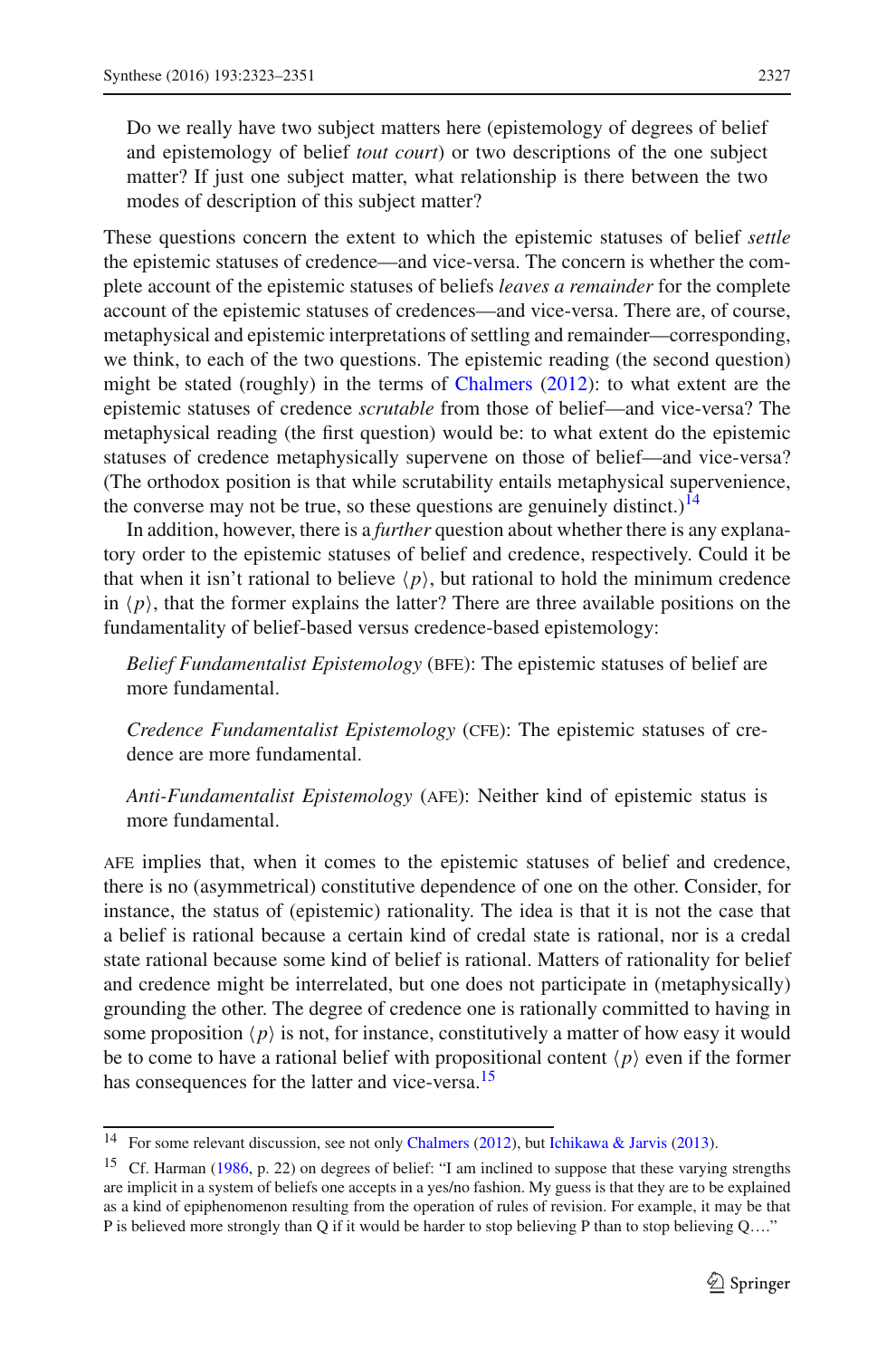bfe and cfe both deny afe. Consider first bfe. *Strong* bfe insists that the epistemic statuses of credence are *wholly* determined and constitutively explained by the epistemic statuses of belief (so there is no remainder). A non-trivial example might be the Williamsonian suggestion that rational credence is probability conditional on (the certainty) of those beliefs that qualify as knowledge.<sup>[16](#page-5-0)</sup> However, BFE itself insists only that the epistemic statuses of credence are *at least partly* grounded in those of belief while admitting that there may be other factors as well. (Of course, this "partial grounding" could not be reciprocal, but rather must be asymmetrical.)

Analogously, *strong* cfe insists that the epistemic statuses of belief are *wholly* determined and constitutively explained by the epistemic statuses of credence (so, again, there is no remainder). Consider this bi-conditional: a belief  $\langle p \rangle$  is rational if and only if credence in  $\langle p \rangle$  above some given threshold is rational.<sup>[17](#page-5-1)</sup> If the left-hand side is understood as the analysandum and the right-hand side is understood as the analysans, then what we have is an example of strong CFE. However, as with BFE, CFE need not be strong. A non-strong version of cfe might suggest that rational credence above a given threshold is a necessary precondition for rational belief, but that other factors unrelated to credence contribute to constituting the rationality of belief as well.

All three positions—BFE, CFE, and AFE[—have](#page-28-2) [an](#page-28-2) [air](#page-28-2) [of](#page-28-2) [plausibility](#page-28-2) [to](#page-28-2) [them.](#page-28-2) Wedgwood [\(2012](#page-28-2)) notes that a spectrum of positions have been taken on the relationship between belief and credence.<sup>[18](#page-5-2)</sup> Presumably, the spectrum looks very similar when it comes to the relationship between the *epistemologies* of belief and credence. Our interest in this paper is this relationship between the epistemologies (which isn't necessarily settled by the relationship between the psychologies of belief and credence). Nevertheless, we want to be very clear that our intention in this paper is not to rule out any of bfe, cfe, and afe. Rather, we wish to show that a certain prominent consideration in favor of CFE—the one we will explore in the next section—can be resisted. This will open the door to epistemological frameworks that emphasize the importance of doxastic representations, i.e. bfe and afe. But, it is well beyond the scope of this paper to give a positive argument for any such framework.

#### <span id="page-5-3"></span>**§2**

As was noted in the introduction, CFE appears to gain support from cases such as CAR insurance. Because in that case it is rational for you to believe that your car will not be stolen during the next five years, it will ordinarily be rational for you to believe that you will be financially worse off by accepting the offer to purchase insurance. Stipulate that CAR INSURANCE is an ordinary case. Stipulate also that you will gain no emotional comfort from having the insurance. A theft of the car would be bad, but it would not spell financial demise for you. Indeed, as far as this decision is concerned,

<sup>16</sup> [Williamson](#page-28-3) [\(1998,](#page-28-3) [2002\)](#page-28-4).

<span id="page-5-1"></span><span id="page-5-0"></span><sup>&</sup>lt;sup>17</sup> This thesis is analogous to the Lockean theory of belief whereby believing is having credence above a certain threshold. For some relevant discussion here, see [Christensen](#page-26-9) [\(2004\)](#page-26-9), [Sturgeon](#page-27-19) [\(2008\)](#page-27-19), [Foley](#page-26-10) [\(2009](#page-26-10)), and Fantl and McGrath [\(2009](#page-26-11), Chap. 5).

<span id="page-5-2"></span><sup>18</sup> Wedgwood [\(2012,](#page-28-2) p. 310).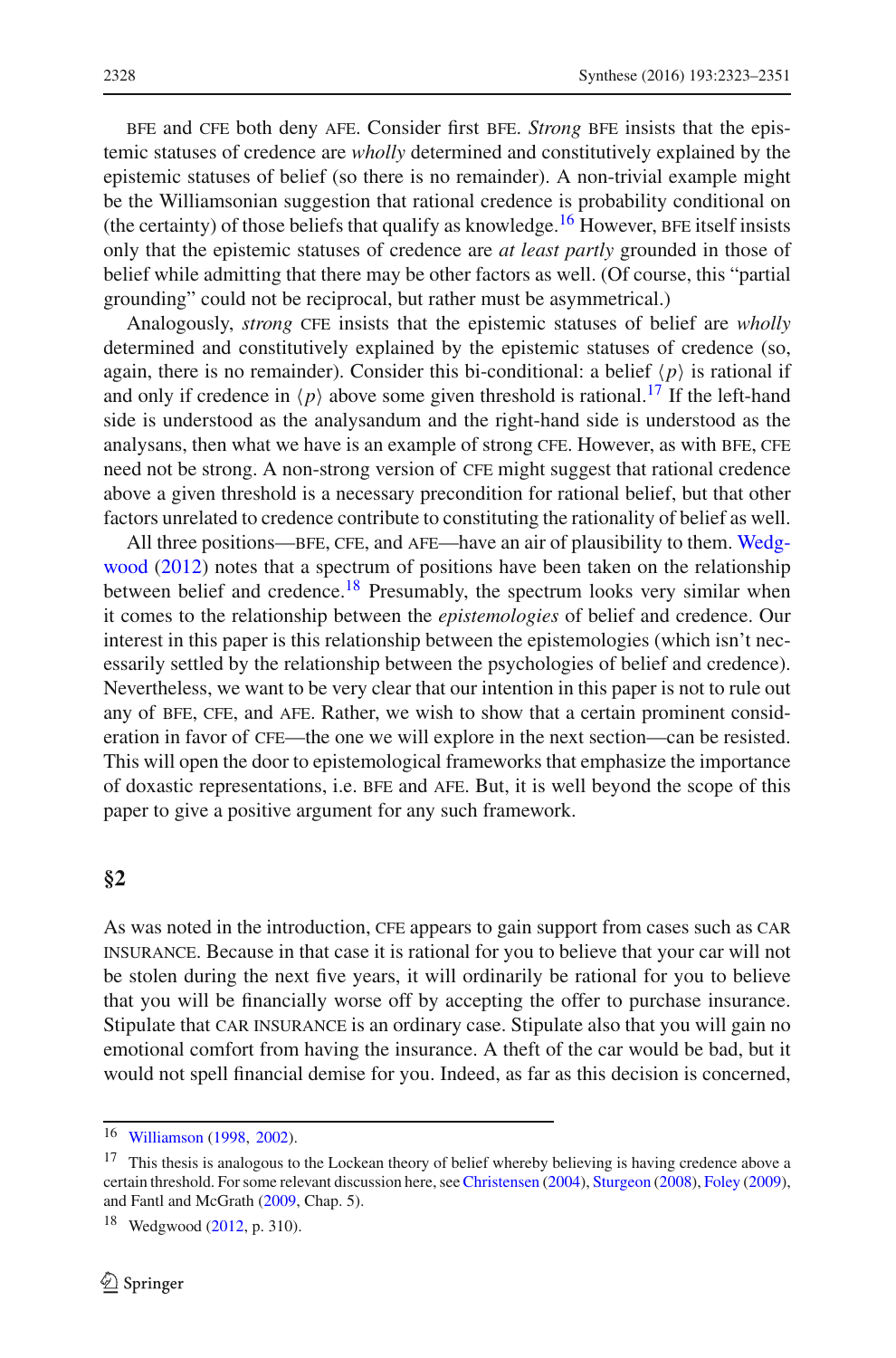the only considerations that are relevant for you are financial. Still, it could easily be rational for you to accept the offer to purchase this car insurance.

A credence-based epistemology can easily accommodate this result. It may be rational for you to believe that you will be financially worse off by accepting the offer. But, that need not imply that it would be rational to hold the maximum credence in this proposition. Indeed, if the former does imply the latter, then there may be bigger problems. It becomes more difficult to envision how rational belief is even possible—so skepticism threatens. Or if the former does not imply the latter, the relationship between rational action and credence becomes more obscure.<sup>19</sup> If fairly ordinary beliefs are rational and rational belief entails rational maximum credence, then it could not plausibly be that rational maximum credence rationalizes staking one's life on the truth of the belief (because the rationality of ordinary beliefs certainly doesn't). In other words, we've moved quite far from even the spirit of Ramsey's suggestion that credences are closely associated with betting patterns.<sup>20</sup> Putting aside the theoretical option of an entailment between rational belief and rational maximum credence, it is plausible that although it is rational for you to believe that you would be financially worse off, it also could easily be rational to hold some non-minimal credence in the proposition that you would be financially better off by accepting the offer.<sup>[21](#page-6-2)</sup> And, this non-minimal credence could be above the threshold required to make it rational to accept the offer to purchase the car theft insurance for ten dollars.<sup>[22](#page-6-3)</sup>

Without the resources of a credence-based epistemology, it becomes more difficult to understand the rationality of accepting the offer. Ex hypothesi, what you believe is that you would be financially worse off by taking the offer, and no other non-financial considerations are relevant. So, how could it be rational to accept the offer?

The question is not merely how it could be rational for you to do what is, by your own beliefs, worse. Perhaps beliefs are simply not the kind of cognitive state to rely on in this situation. Using the terminology from the introduction, we might say, *pace* [Fantl and McGrath](#page-26-11) [\(2009\)](#page-26-11) and others, that the rationality of belief need not imply the rationality of acceptance.<sup>[23](#page-6-4)</sup> Perhaps this is counterintuitive, but we can bite that bullet. Even so, a problem remains. How could it be rational for you to do what is, by your own beliefs, worse *unless* it is rational for you to have some further doxastic state that puts you in a position to appreciate that this action would be, in fact, rational?

<sup>&</sup>lt;sup>19</sup> See Kaplan's [\(2009\)](#page-27-20) discussion of [Williamson](#page-28-4) [\(2002](#page-28-4)) for some helpful discussion here.

<span id="page-6-1"></span><span id="page-6-0"></span><sup>&</sup>lt;sup>20</sup> See [Ramsey](#page-27-21) [\(1931](#page-27-21)), Skyrms (1980), and Christensen [\(2004,](#page-26-9) Chap. 5) for some discussion about the relationship between betting patterns and credence. For some discussion of how betting patterns and credence come apart, see [Bradley and Leitgeb](#page-26-12) [\(2006\)](#page-26-12). Relatedly, note that even though many deny a *metaphysical* connection between credences and betting patterns, it is much harder to deny a normative connection. See [Christensen](#page-26-9) [\(2004\)](#page-26-9). Thanks to an anonymous referee for encouraging this latter point.

<span id="page-6-2"></span><sup>&</sup>lt;sup>21</sup> It is noteworthy that [Wedgwood](#page-28-2) [\(2012\)](#page-28-2) responds to the dilemma introduced in this paragraph by postulating two kinds of credence: rational belief entails rational maximum practical credence, but not rational maximum theoretical credence.

<span id="page-6-3"></span><sup>22</sup> Dutch-book arguments are used to show that making decisions in this kind of way makes it rational for credence to function as a kind of subjective probability—for discussion see, for example, Christensen [\(2004](#page-26-9), Chap. 5) and [Hajek](#page-26-13) [\(2008\)](#page-26-13). But, as we pointed out in the introduction, probabilism is not really at issue in this paper.

<span id="page-6-4"></span> $23$  See also [Engel](#page-26-4) [\(1998\)](#page-26-4).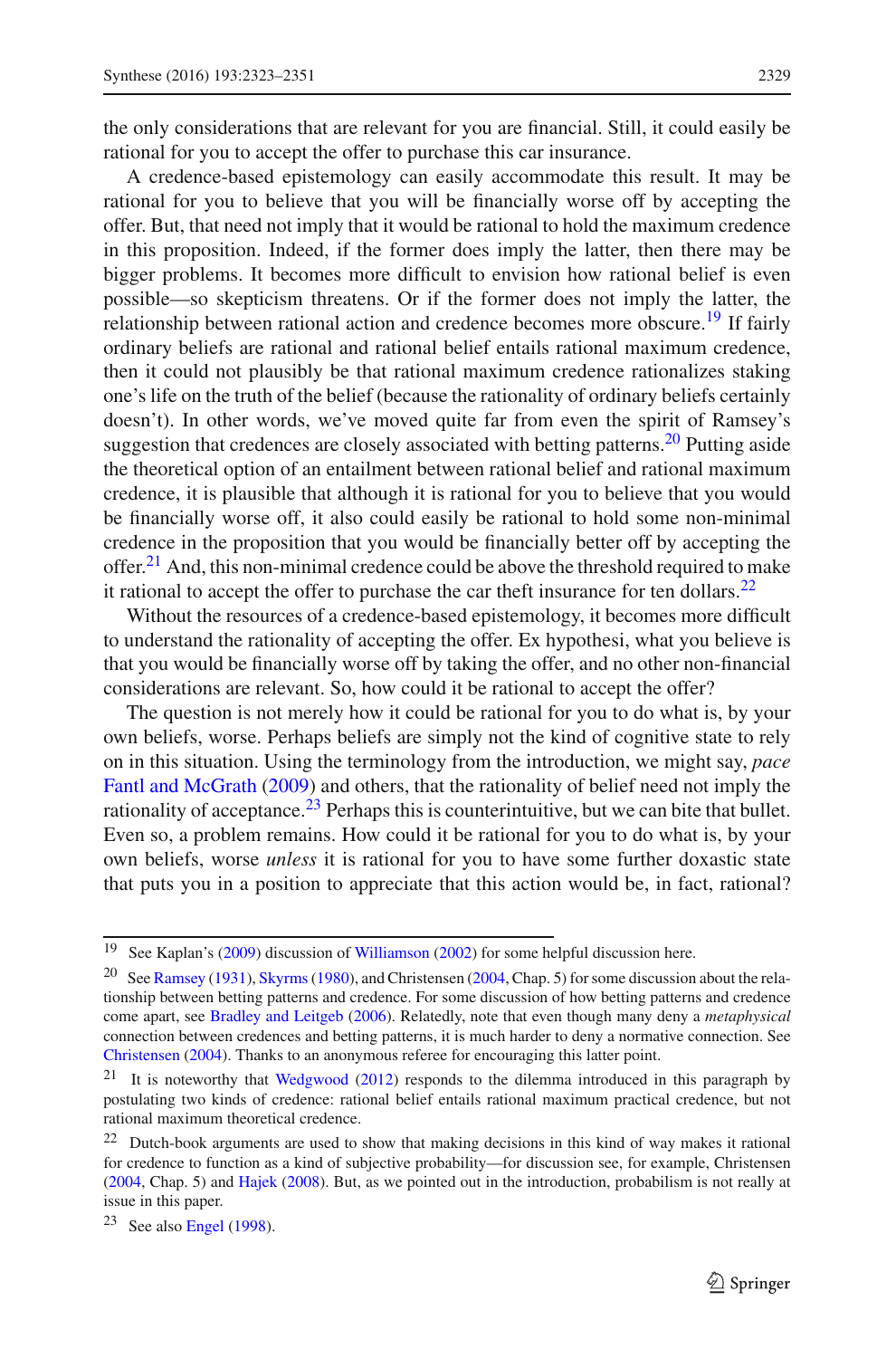Presumably, it couldn't. So what are these further doxastic states that put you in a position to appreciate that this action would be, in fact, rational? Call this "the Further Doxastic State Question."

One option for circumventing the Further Doxastic State Question is to deny that the description of car insurance leaves much room for it to be rational to accept the offer. The description stipulates that it is rational for you believe that your car will not be stolen during the next five years. But then, one might say, it could not but be rational for you to reject the offer to insure for car theft given that financial considerations are all that matters. So, if it is ordinarily rational to accept this kind of offer (i.e. not in car insurance, but in less unusual cases with a similar description), then it is only because, in these same ordinary circumstances, it is not rational to believe that your car will not be stolen during the next five years. This might be because, as a general rule, it is very difficult to be in a strong enough epistemic position to rationally have this belief. But then we're trending towards skepticism again—an unpalatable result.<sup>24</sup>

Alternatively, an option would be to say the following: that even though it wouldn't ordinarily be difficult to be in a strong enough epistemic position rationally to have this belief, being in a "practical environment"<sup>25</sup> where this offer is available makes it difficult. The latter approach involves thinking that rationality for belief is subject to pragmatic encroachment: pragmatic factors about what courses of action play a role in determining the rationality of belief. $26$ 

However, pragmatic encroachment creates problems for the rational governance of belief. $27$  Rational governance of belief implies the agent believes, by and large, because it is rational to believe. Pragmatic encroachment implies that whether it is rational to believe depends on strength of epistemic position and the relevant pragmatic factors. So to believe, by and large, when it is rational and not, by and large, otherwise, one will have to be able to track (fallibly) the strength of one's epistemic position and the relevant pragmatic factors. How does one track (even fallibly) the strength of one's epistemic position and the relevant pragmatic factors? Call this "the Tracking Question."

Again, credence-based epistemology provides a straightforward answer. One can track strength of one's epistemic position with regard to any proposition  $\langle p \rangle$  with more fine-grained credal states. And, one can track pragmatic factors using one's credal states and preferences. The relative practical merits of acceptance versus nonacceptance of a proposition  $\langle p \rangle$  can be measured by something like their relative expected values (as determined by credences and preferences). If belief rationally requires acceptance, then we can measure the practical merits of belief versus nonbelief in the same kind of way. $28$ 

 $\overline{24}$  For some interesting and relevant discussion on this point, see [Greco](#page-26-14) [\(2012\)](#page-26-14).

<span id="page-7-0"></span><sup>&</sup>lt;sup>25</sup> [Hawthorne](#page-26-15) [\(2004\)](#page-26-15).

<span id="page-7-2"></span><span id="page-7-1"></span><sup>&</sup>lt;sup>26</sup> What we've rehearsed here is, more or less, Fantl and McGrath's [\(2009](#page-26-11)) argument from fallibilism to pragmatic encroachment. On pragmatic encroachment, see also [Hawthorne](#page-26-15) [\(2004](#page-26-15)), [Stanley](#page-27-0) [\(2005](#page-27-0)), [Ganson](#page-26-16) [\(2008](#page-26-16)), [Hawthorne and Stanley](#page-26-17) [\(2008](#page-26-17)), and [Grimm](#page-26-18) [\(2011\)](#page-26-18).

<sup>&</sup>lt;sup>27</sup> See [Ichikawa et al.](#page-27-23) [\(2012\)](#page-27-23). Wedgwood [\(2012,](#page-28-2) §6) addresses a similar issue.

<span id="page-7-4"></span><span id="page-7-3"></span>Cf. [Weatherson](#page-27-3) [\(2005](#page-27-3)) and [Ross and Schroeder](#page-27-2) [\(2012](#page-27-2)).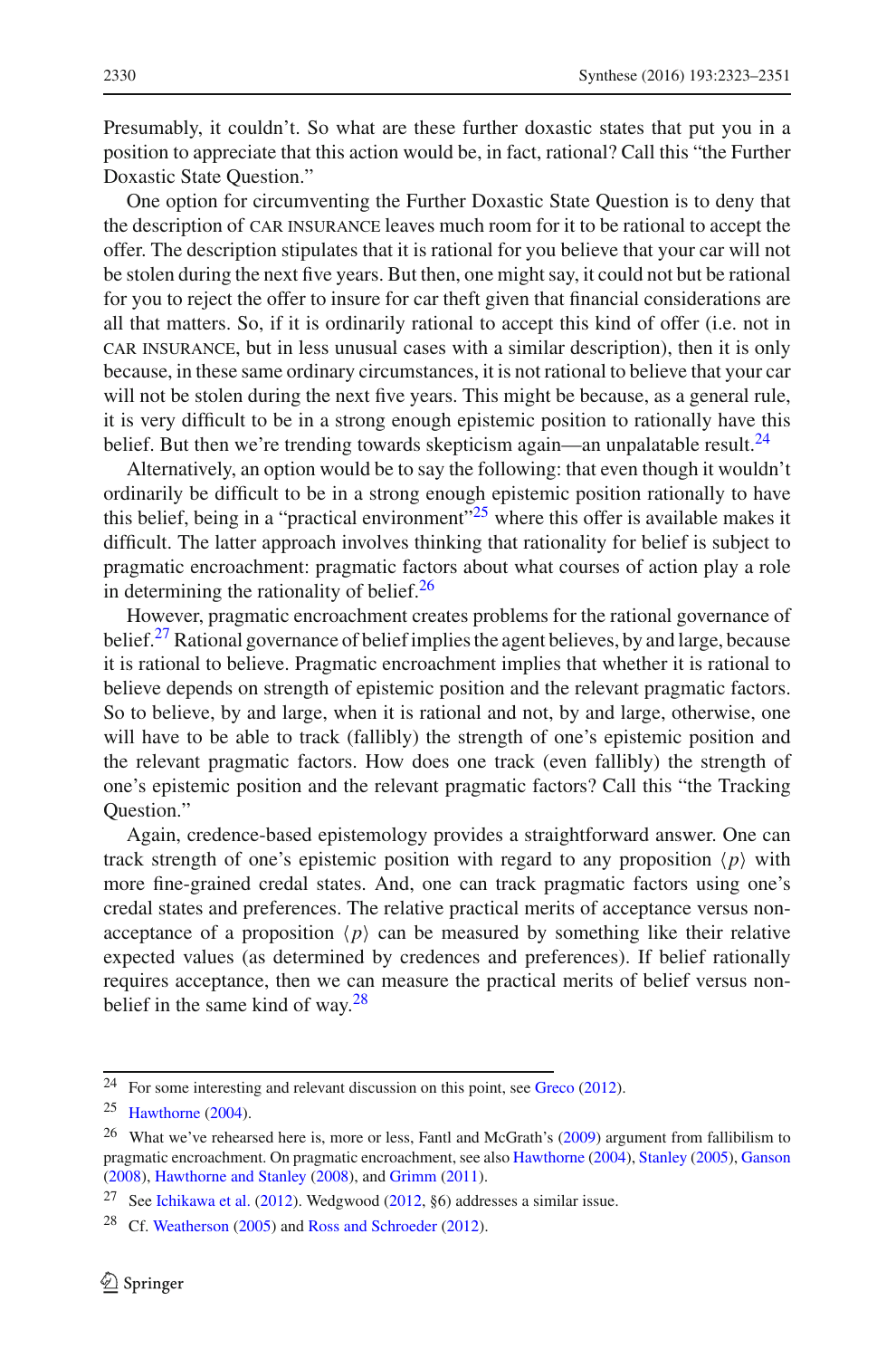The emerging picture is one where, in one way or another, credence looks to be more theoretically interesting than belief. First consider the purely intellectualist approach where pragmatic factors don't matter for epistemic evaluation. On this approach, we run into the Further Doxastic State Question (so long, at least, as we steer clear of skepticism). We could easily answer this question by pointing to credence as the further doxastic state, but only by acknowledging a more fundamental relationship between rational credence and rational action than there is between rational belief and rational action. This may well obviate the need for belief in the cognitive system—at least in principle. At least as far as rational action is concerned, belief would turn out to be essential only if it is simply constituted by credence in some sort of way, e.g. belief is a matter of having credence above a certain threshold. When it comes to rational action, only a modest role for belief is apparently available, if any. In practice, it may be useful to have beliefs, because dealing with credence is cognitively taxing and we are rationally limited.<sup>[29](#page-8-0)</sup> But, ideally, it would be better to make decisions using credences. And, one has to move from belief-based practical reasoning to credencebased practical reasoning whenever one perceives sufficient risk.

On a pragmatic encroachment approach, we run into the Tracking Question (so long as we continue to steer clear of skepticism). We could easily answer this question by pointing to credence as the tracker, but then one is rationally governing one's believing by having credal states. But why bother to manage one's beliefs by having credal states? $30$  Why not just manage one's actions directly instead? Again, credence seems to obviate the need for belief in the cognitive system in principle (unless credence simply constitutes belief); and, it may obviate the need for belief in practice as well.

On both approaches, rational credence gives us a way of answering a pressing question. But, if rational credence is the way that we *must* answer these pressing questions, then BFE looks dubious. If we have to turn to rational credence to solve problems that arise from casting our epistemology solely in terms of belief, then it just looks like a credence-based epistemology has more resources than a belief-based epistemology in the sense that a belief-based epistemology simply cannot account for the same range of phenomena—in particular, either rational action (if we keep the relationship between rational belief and rational action loose) $31$  or rational belief governance (if we keep it tight). $32$  This would be a good reason (even if not an especially conclusive reason) to think that BFE is false. Moreover, CFE (but not necessarily strong CFE!) would be hard to avoid unless there is some other range of phenomena that a belief-based epistemology can account for but a credence-based epistemology cannot. (*Remember*: CFE merely entails the explanatory priority of credence-based epistemology; only strong CFE entails that credence-based epistemology settles belief-based epistemology without remainder.)

Of course, it is not our contention that either the Further Doxastic State Question or the Tracking Question have to be answered by pointing to credence; our aim is

<sup>29</sup> [Hill and Schechter](#page-26-19) [\(2007](#page-26-19)).

<span id="page-8-0"></span><sup>30</sup> Cf. Christensen's [\(2004\)](#page-26-9) discussion in §4.4 of Kaplan's [\(1996](#page-27-24)) theory of belief.

<span id="page-8-2"></span><span id="page-8-1"></span> $31$  Cf. [Hill and Schechter](#page-26-19) [\(2007\)](#page-26-19) and [Reed](#page-27-25) [\(2010](#page-27-25)).

<span id="page-8-3"></span>See references in footnote 28.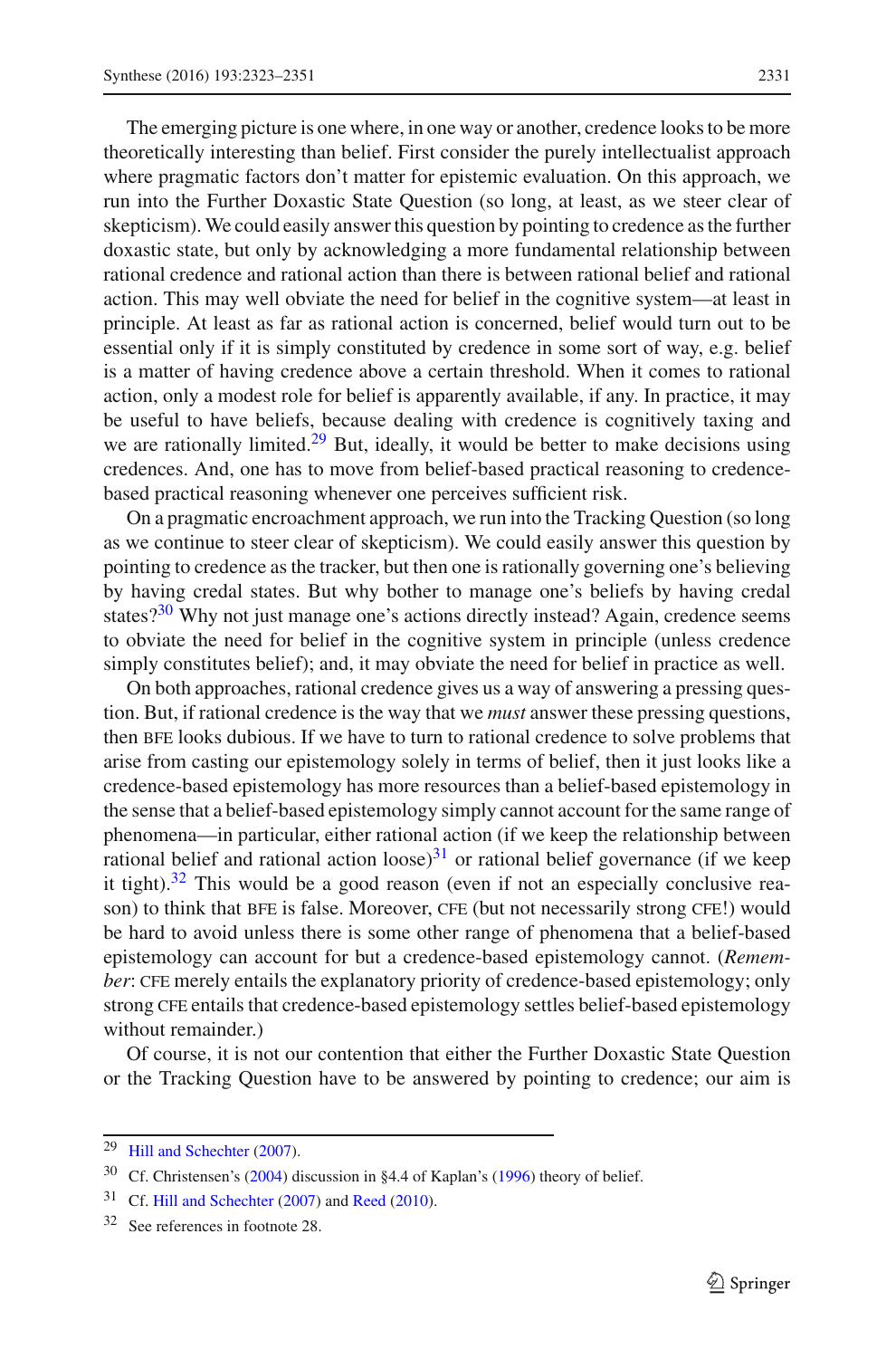to pursue a way for resisting this idea. Because we are particularly concerned by the Tracking Question,  $33$  we prefer to take an intellectualist approach (rather than opt for pragmatic encroachment). So, our interest here will be in resisting cfe by finding an answer to the Further Doxastic State Question. It is not our intention, however, to take a stand here about other ways that an advocate for the theoretical prominence of belief might respond to this dilemma. For all we say, there may be other promising avenues to pursue.

By way of reminder, the Further Doxastic State Question is "What are those further doxastic states that put you in a position to appreciate that some possible action would be, in fact, rational in cases like car insurance in which, by your own beliefs, this action is worse?" One possible answer to this question is these further doxastic states are, in fact, beliefs. $34$  So, while by your own beliefs, this action is worse, still by some other route, your beliefs let you appreciate that this action would be, in fact, rational. If it could be made to work, this kind of answer would definitely help the advocate of BFE.

This is not the route that we intend to pursue most immediately. In Sect. [7,](#page-15-0) we do propose that, in practice, rational action may be possible, by and large, for an agent trafficking only in beliefs precisely because an agent's whole network of beliefs may register a lot about how secure any particular belief is in light of the agent's experiences. Nevertheless, we think that a straightforward "further beliefs" answer to the Further Doxastic State Question confronts a sort of *wrong content problem*. In CAR INSURANCE, for instance, the relevant question seems to be whether your car will be stolen in the near future—something you believe to be false. Presumably, you have beliefs that are inferentially connected to this belief, e.g. that you live in a safe neighborhood. You may also have beliefs about how strong or weak your epistemic position is with respect to the proposition that your car will be stolen, e.g. the epistemic probability of theft. But, whether you will receive a benefit or encounter a loss from the course of action in question—purchasing insurance—doesn't precisely turn on the truth or falsehood of most of these further beliefs. It turns precisely on whether or not your car will be stolen. (Assuming there is no emotional security gained from the purchase, purchasing insurance will benefit you if your car is stolen and otherwise be a loss.) So, many of these further beliefs aren't directly related enough to the potential reason-giving facts for or against purchasing insurance. We conclude that many of these further beliefs cannot ultimately be the rationalizers for action in this case; they have the *wrong content* to do so. (Of course, the belief that your car will not be stolen has the right content, but the rational belief isn't "strong enough" to rationalize forgoing insurance; in this instance, the problem appears to be not with the content, but the *attitude*.) In particular, beliefs about one's epistemic position have the wrong content because although one's epistemic position is relevant to whether one acts rationally, the aim of acting is not to act rationally per se, but to act to secure benefits, diminish losses, right wrongs, uphold justice, etc.—that is to say, to make appropriate changes in the world. Beliefs with the right content to rationalize action

<sup>33</sup> See [Ichikawa et al.](#page-27-23) [\(2012\)](#page-27-23).

<span id="page-9-1"></span><span id="page-9-0"></span>See, for example, [Ichikawa](#page-27-26) [\(2012](#page-27-26)).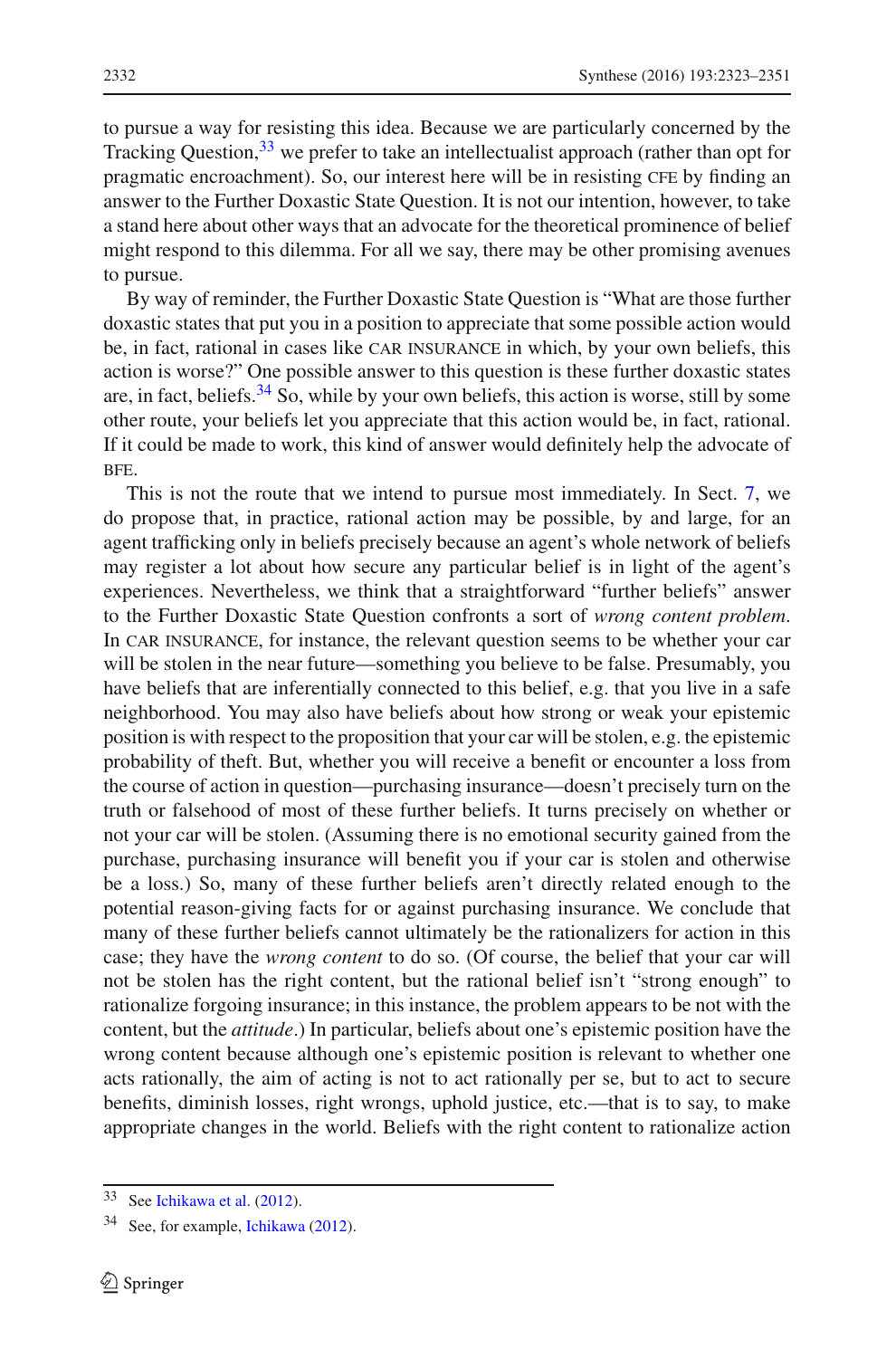are precisely those directed outwardly at the sources of benefit, loss, right, and wrong in the world, not directed in a self-fascinated way at factors relevant to the subject's own rationality or evidence. To rationalize action, the beliefs must *be* rational and supported by evidence, not *be about* rationality or evidential support.

In addition, we suspect that while one's network of beliefs may register *a lot* about how secure any particular belief is in light of the agent's experiences, it doesn't register *everything*. Accounting for *maximally* rational action really does cause problems for a strong version of BFE that insists that the epistemic statuses of credence are wholly determined and constitutively explained by those of belief precisely because even an entire network of beliefs won't generally reflect all aspects of one's evidence that are relevant to selecting a course of action that is maximally rational. To adequately account for how one might, in principle, act maximally rationally in all possible cases, one needs to move away from a purely belief-based epistemology to an epistemology of a more general kind. This will be our course.

## <span id="page-10-0"></span>**§3**

Let's begin looking for an answer to the Further Doxastic State Question by thinking carefully about why a credence-based epistemology seems to handle car insurance with such ease. Why doesn't the Further Doxastic State Question seem to arise for credences like it does for beliefs? For instance, why aren't there obvious cases in which questions about whether it is rational to have some credence are settled, but these answers conflict with answers to questions about which potential course of action is rational? We contend that the difference here is the fact that there is a continuum of credal states, whereas with belief, it seems like there's only belief and withholding belief.

It is not hard to imagine variants of car insurance in which your epistemic position vis-à-vis the proposition that your car will not be stolen is much stronger. For instance, you might know that the area that you live and work in is renowned for its exceedingly low crime rate and very effective law enforcement. And, we can imagine variants in which your epistemic position is much weaker, e.g. in contrast to the original case, you might know that car theft is prevalent in your area, particularly theft of the brand of car you drive. But, these differences in epistemic strength can't be captured by a (first-order)<sup>[35](#page-10-1)</sup> doxastic attitude towards the proposition if the only attitudes to choose from are believing and withholding. There are two attitudes, but at least three different epistemic positions. So, one attitude will have to double as the response to two different epistemic positions. Information about which of the two epistemic positions you are in will not be registered by this attitude. Merely adding another doxastic attitude won't help. Consider any two variants of our original case,  $CAR$  INSURANCE<sup>X</sup> and CAR INSURANCE<sup>Y</sup> that are strictly ordered by epistemic position with respect to the proposition in question. Mightn't we always find some third case,

<span id="page-10-1"></span><sup>35</sup> We contrast first-order doxastic attitudes with second-order doxastic attitudes that are about differences in epistemic strength. While differences in second-order doxastic attitudes can register differences in epistemic strength, a theory that relies heavily on them suffers from the *wrong content* problem discussed previously.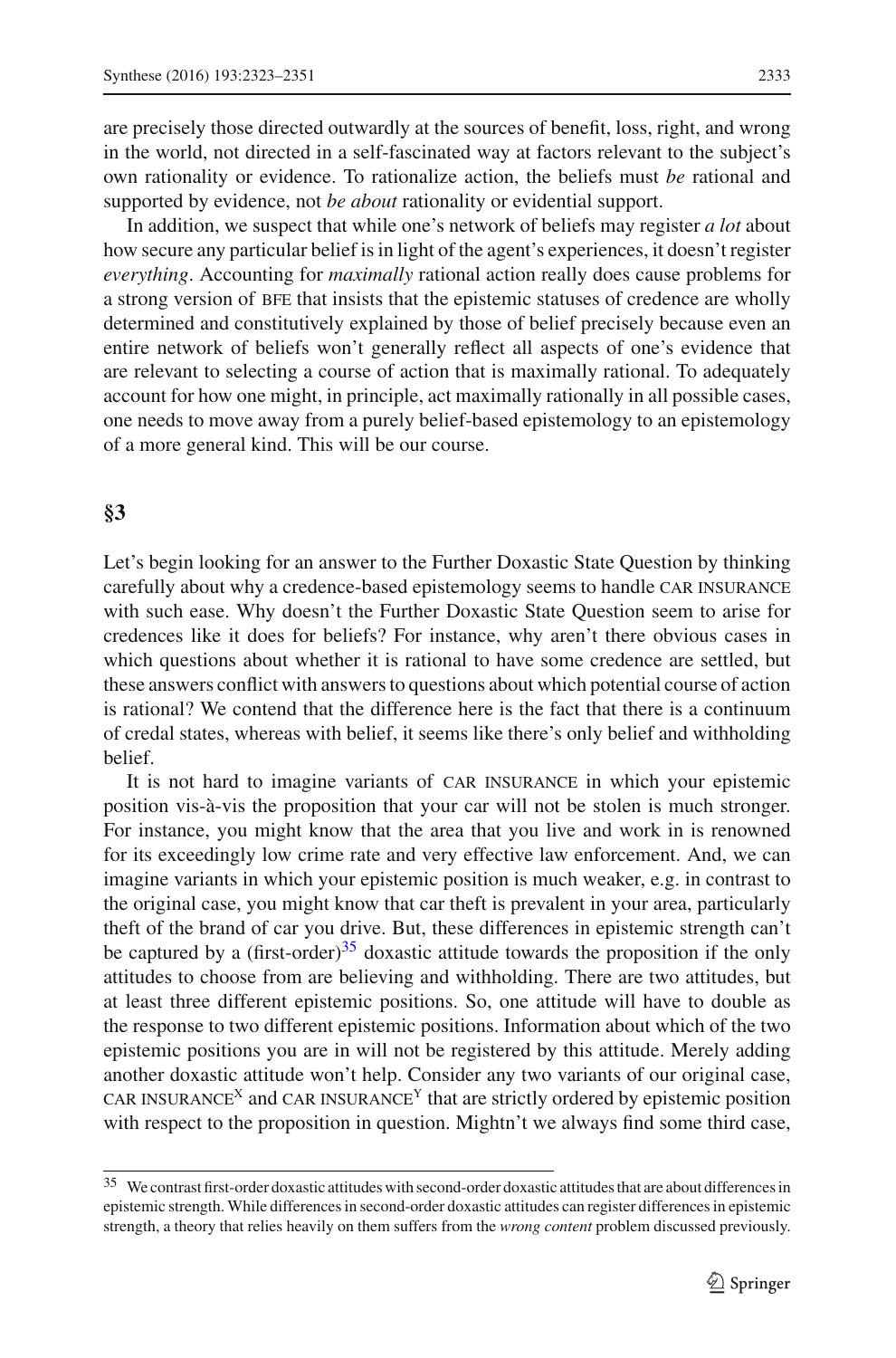car insurancez, that falls strictly between them in this regard? If so, this shows that the set of doxastic attitudes must be (at least) a dense topological space akin to the set of rational numbers in order to register all these different possible epistemic positions.

The reason that registering epistemic positions matters for rational action is that many differences in epistemic position with respect to some relevant proposition  $\langle p \rangle$ can make for corresponding differences in whether a particular action is (maximally) rational. To better improve rationality with respect to action, it pays to be able to register more differences in one's epistemic position with respect to a proposition. That way, no matter what the threshold for rational action turns out to be vis-à-vis strength of epistemic position, one will be able to determine whether it is met. This discussion suggests a remedy to the advocate of belief-based epistemology who wants to answer the Further Doxastic State Question. Just introduce further doxastic attitudes to go alongside belief—one for every possible epistemic position one could have with respect to a proposition.

# <span id="page-11-0"></span>**§4**

A cfe advocate might complain that this strategy concedes too much. Isn't acknowledging an infinite number of possible doxastic attitudes towards a proposition just letting credences in through the back door? Here, it is important to pay close attention to which aspects of credence-based epistemology do and which don't help with the determinations of rational action. What helps is the large number of credal states. But there are other features that don't seem to matter.

Consider a disparity between belief and credence noted earlier: the correctness of beliefs—their accuracy—is an all or nothing affair; in contrast, to the extent that accuracy makes sense for credal states, it is a matter of degree. This disparity seems to account for the fact that although both beliefs and credal states have propositional content—and are, in some sense, about the world—only beliefs are a genuine kind of mental *representation*, i.e. mental states that definitively render the world as being a particular way.

This feature of credences played no role in our discussion last section. The explanation given there was that because the number of credal states is infinite, an infinite number of different epistemic positions can be registered with respect to some proposition. And, this turns out to be significant since any difference of epistemic position could be a relevant difference for rational action; having credences puts one in a position to select the rational action across these differences in epistemic position. Nothing in this reasoning turns on whether credences are a genuine kind of mental representation or not. The existence of an injective mapping from epistemic positions to credal states is all that matters.

Here is another feature of credence that doesn't seem to matter: each credal state rationally precludes other credal states.<sup>36</sup> Holding a higher degree of credence in

<span id="page-11-1"></span><sup>36</sup> Suppose that, instead of working with credal states as they are traditionally understood, we work with at-least and no-greater-than credal states. Obviously, any given at-least or no-greater-than credal state will be rationally compatible with—i.e. not rationally precluded by—any number of other at-least or no-greaterthan credal states. Nevertheless, it should be evident that working in a framework in which these sorts of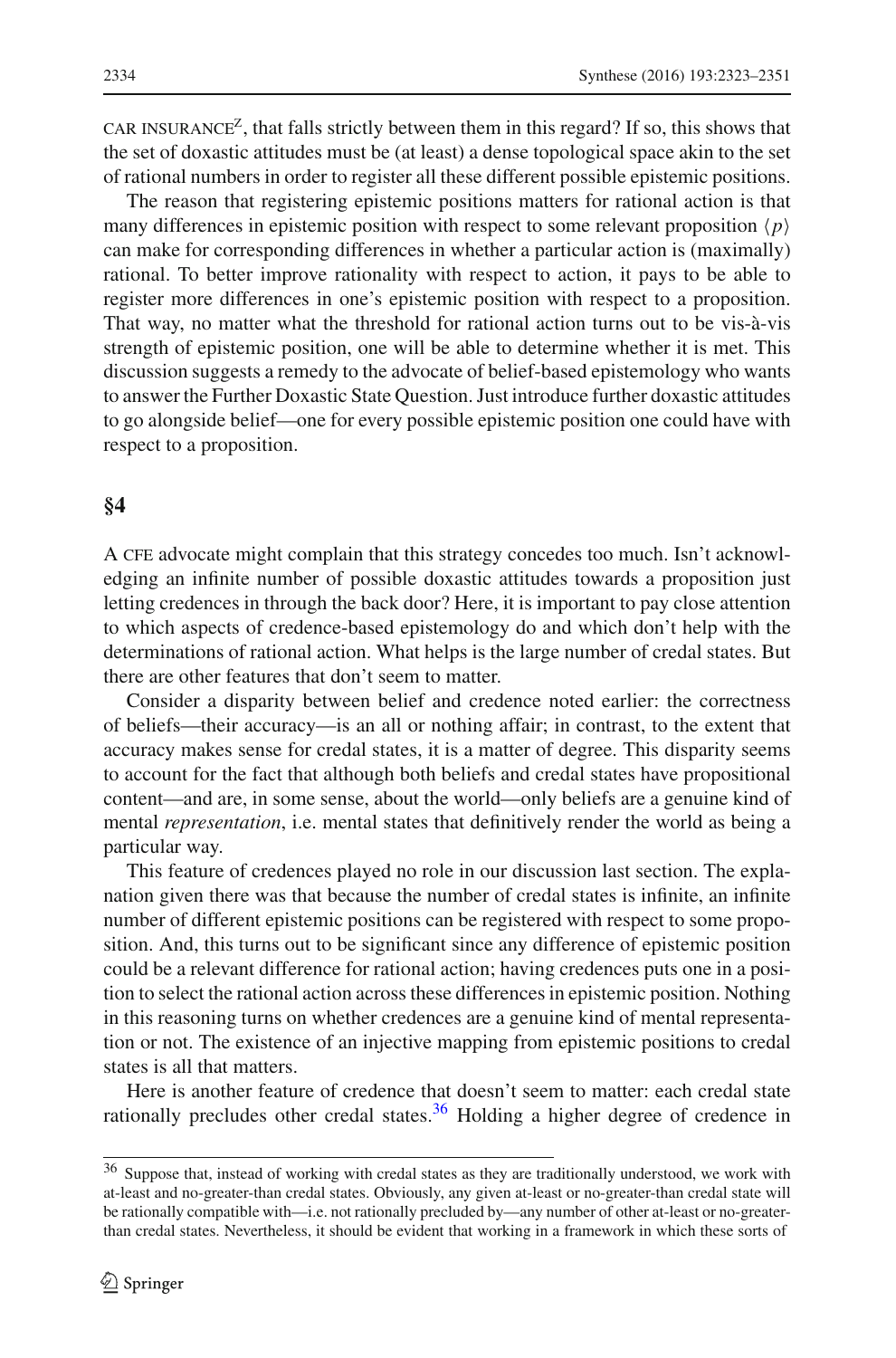a proposition rationally precludes holding a lower. This is not to say that it would be irrational to hold a kind of mushy credence<sup>[37](#page-12-0)</sup> that is indeterminate between the two. It is merely to say that given that one has committed oneself by holding a more determinate credal state, one is rationally precluded from simultaneously holding some distinct determinate credal state.

If the two features just discussed don't matter when it comes to explaining why credences appear to do better than belief vis-à-vis rational action, then we should be able to omit them without losing the virtues of the credence framework vis-à-vis rational action. In other words, the door is open to the following view: there is a hierarchy of basic doxastic attitudes with a very large cardinality.<sup>38</sup> For each of these doxastic attitudes, *D*, there is also a corresponding basic attitude of withholding *D*. Belief is among this hierarchy. But, there are stronger attitudes like being-sure or being-absolutely-certain. They are stronger in the sense that the rationality of belief doesn't entail but is compatible with the rationality of taking these attitudes. And, there are weaker attitudes like (at least) suspecting. They are weaker in the sense that the rationality of taking up these attitudes doesn't entail but is compatible with the rationality of belief.

Moreover, all of these attitudes are genuine mental representations that are entirely beholden to the world for their correctness (*simpliciter*), depending only on whether they are true. Indeed, in taking up any of these doxastic attitudes, the aim is to possess the truth by having that attitude. As an anonymous referee astutely noted, this latter "representational" difference seems to bring the first difference of rational compatibility of stronger and weaker doxastic attitudes with it. One way to appreciate this is to note that, were credences genuine representations, they would be very bizarre ones—since a .65 credence towards the proposition that it will rain today would, while increasingly likely to be accurate as one's epistemic position strengthened, would simultaneously become increasingly less rational. To fix this problem, genuine representations must not rationally preclude strictly stronger doxastic attitudes.

One might wonder how all these distinct doxastic attitudes could have the same aim of possessing the truth. Isn't belief individuated from other attitudes by having this  $\text{aim}$ <sup>39</sup> Actually, no. In other work, we suggest that having the aim of possessing the truth is equivalent to being committed to implement good methods for possessing the truth on the basis of one's experiences. $^{40}$  $^{40}$  $^{40}$  This characterization doesn't say how good the methods must be; using better or worse methods corresponds to aiming more or less stringently at possessing the truth. Our proposal now is that every way of specifying how good the methods must be corresponds to a distinct doxastic attitude. When it

Footnote 36 continued

credal states are taken as fundamental puts one at no disadvantage relative to the more traditional framework when it comes to accounting for how an agent might, in principle, select a rational course of action.

<sup>37</sup> On mushy credences, see [Elga](#page-26-20) [\(2010\)](#page-26-20), [White](#page-28-5) [\(2009](#page-28-5)), and [Joyce](#page-27-27) [\(2010](#page-27-27)).

<span id="page-12-1"></span><span id="page-12-0"></span><sup>&</sup>lt;sup>38</sup> Cf. Turri's [\(2010\)](#page-27-28) suggestion that there is a hierarchy of speech acts. This is also similar to Williamson's [\(2002](#page-28-4)) countable hierarchy built on the suggestion that believing  $\langle I \text{ know } \langle p \rangle$  is taking a stronger position believing  $\langle p \rangle$ . Our proposal is more radical and does not rely on giving up the KK principle.

<sup>39</sup> See references in footnote 10.

<span id="page-12-3"></span><span id="page-12-2"></span><sup>40</sup> See [Jarvis and Katherine](#page-27-29) [\(2015\)](#page-27-29).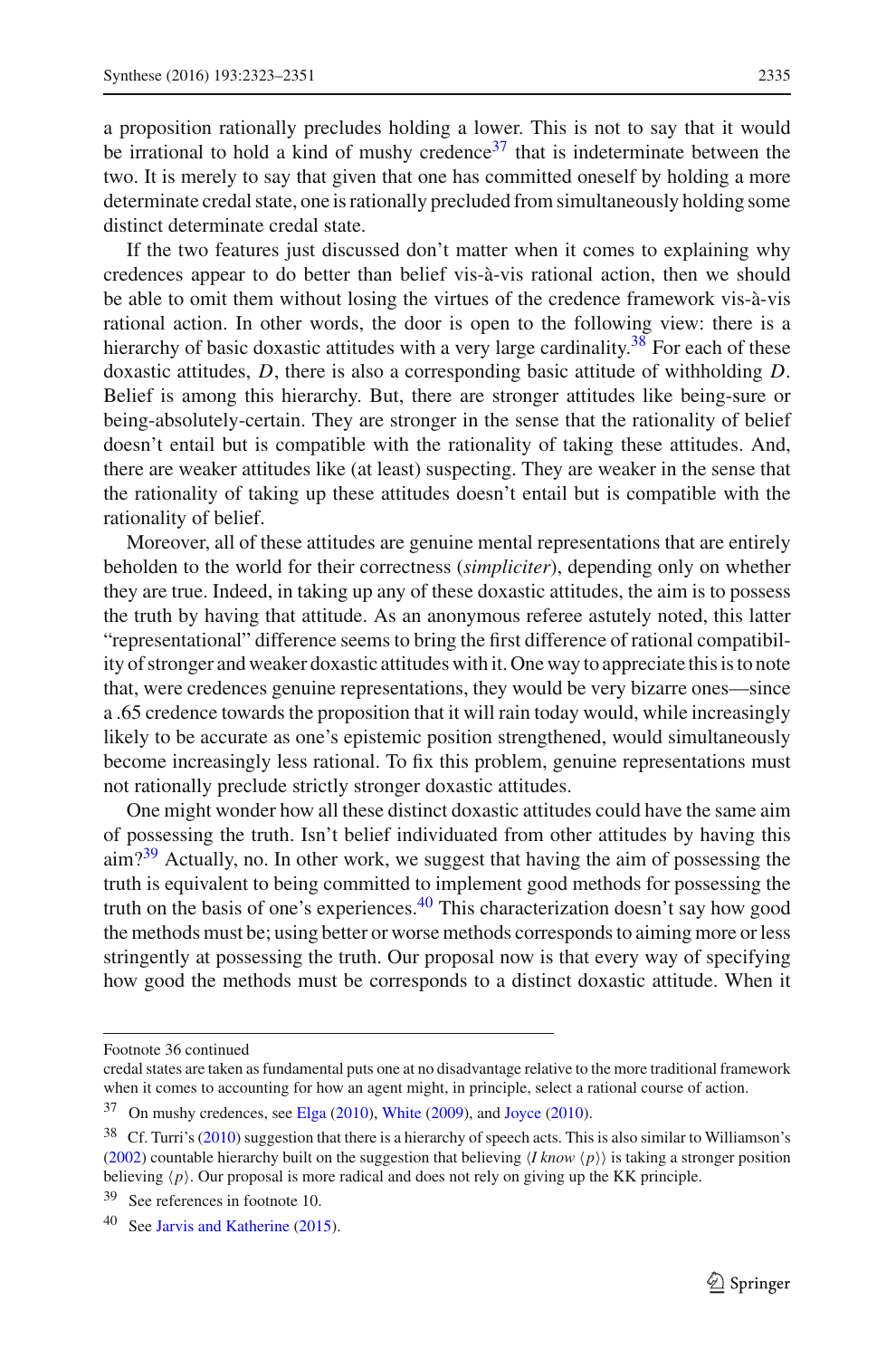comes to believing, one is committed to using methods that are fairly effective at landing true representations rather than false representations. However, in considering whether to take up or retain the stronger attitude of being sure that, one is committed to using methods that are strictly better in this regard.

At this point, it may be helpful to consider the familiar Jamesian point that the aim of possessing the truth is best understood as a mixture of two competing aims: truly representing and not misrepresenting.<sup>41</sup> This dual-characterization has been espoused in different ways<sup>[42](#page-13-1)</sup> by [Descartes](#page-26-21)  $(xx)$  $(xx)$ ,<sup>[43](#page-13-2)</sup> [Alston](#page-26-22) [\(1985](#page-26-22)),<sup>[44](#page-13-3)</sup> [Foley](#page-26-23) [\(1987](#page-26-23)),<sup>[45](#page-13-4)</sup> [David](#page-26-24) [\(2001](#page-26-24)), Fallis (2006) $^{46}$  $^{46}$  $^{46}$  and many others. Importantly, truly representing and not misrepresenting are *competing* aims because one can only fulfill the first aim by putting oneself at risk of not fulfilling the second. Weighting the second aim more would lead one to be more cautious in order to avoid possible misrepresentation. Weighting the first aim more would lead one to be bolder in order to possess more truths.

Our proposal develops this Jamesian thought in a novel direction: different ways of mixing these two aims correspond to doxastic attitudes at different places in the hierarchy.<sup>47</sup> There are attitudes like being-sure, where the second aim is appropriately weighted more (so that misrepresentation is worse and failing to truly represent isn't so bad), and there are attitudes like suspecting, where the first aim is appropriately weighted more (so that failing to truly represent is worse and misrepresentation isn't so bad). But, the aim of all of these doxastic attitudes is to possess the truth by having the attitude. It's just the mixture of the twin aims—how important they should be in different situations—that varies.

We end this section by noting that "different ways of mixing" these two aims *may* but *need not* be construed as assigning each aim a scalar corresponding to its relative importance. (This scalar mixing approach appears to line up each distinct doxastic representation in the hierarchy with, what is in effect, some kind of minimal credal threshold.) Another way to mix the aims is to decide which sorts of error possibilities are tolerable in order take a chance on possessing the truth. For instance, misrepresenting because one is deceived by an evil Cartesian demon might be tolerable for belief, but not for absolute certainty. By tolerating *all* error possibilities, one is giving all the weight to truly representing. By tolerating *no* error possibilities, one is giving all the weight to not misrepresenting. But, of course, there are many ways

<sup>41</sup> [James](#page-27-30) [\(1897](#page-27-30)).

<span id="page-13-0"></span><sup>42</sup> See [David](#page-26-24) [\(2001\)](#page-26-24), especially §1, for a nice survey of several of these positions.

<span id="page-13-2"></span><span id="page-13-1"></span><sup>&</sup>lt;sup>43</sup> In Meditation IV, Descartes describes his aim as to arrive at the truth whilst taking precautions to "avoid" ever going wrong.'

<span id="page-13-3"></span><sup>44</sup> Alston goes so far as to identify the dual-aims as constitutive of epistemic evaluation itself [\(Alston](#page-26-22) [1985,](#page-26-22) pp. 83–84).

<span id="page-13-4"></span><sup>&</sup>lt;sup>45</sup> Foley puts the point in terms of epistemic rationality, which, for him, involves the goal of "now believing those propositions that are true and now not believing those propositions that are false" [\(Foley 1987,](#page-26-23) p. 8).

<span id="page-13-5"></span><sup>&</sup>lt;sup>46</sup> As Fallis [\(2006,](#page-26-25) p. 180) puts it, "The two epistemic values most often discussed by epistemologists are having true beliefs and avoiding error."

<span id="page-13-6"></span><sup>&</sup>lt;sup>47</sup> Cf. [Carter et al.](#page-26-26) [\(2015](#page-26-26)). Note also this seems contrary to the way in which James originally developed this point. It appears to undermine Kelly's [\(2013](#page-27-31)) Jamesian argument against uniqueness as defended by [White](#page-28-6) [\(2005\)](#page-28-6).\*\*\*\*\*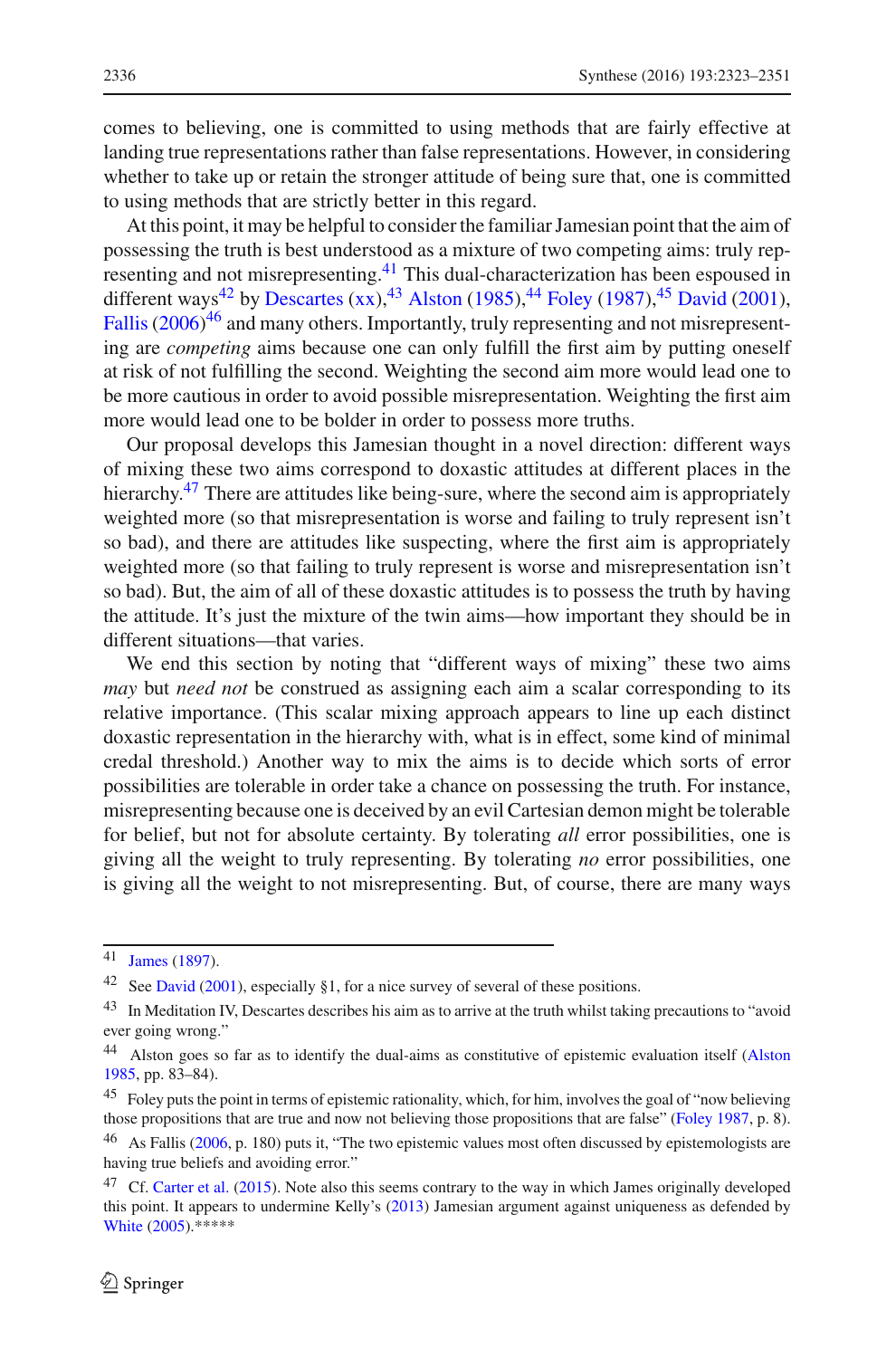of tolerating *some* error possibilities, but *not others*. Each of these corresponds to a different way of mixing the aims of truly representing and not misrepresenting.<sup>[48](#page-14-1)</sup>

Our proposal in Sect. [6](#page-14-0) develops this picture in more detail. In Sect. [6,](#page-14-0) we suggest that each doxastic attitude in the hierarchy might be characterized by a division of the space of possibilities into those that are more or less abnormal. To a first approximation, abnormality is the same as tolerability in the sense that *abnormal* error possibilities are *usually tolerable*. More exactly, possibilities are *more abnormal* for a doxastic attitude, *D*, to the extent that one has to have special evidence that they obtain before they *become intolerable* error possibilities for *D*. On the view in question, an agent rationally holds doxastic attitude, *D*, towards  $\langle p \rangle$  if and only if  $\langle p \rangle$  is true in, what are for *D*, the least abnormal possibilities that are strictly compatible with the agent's experiences.

## <span id="page-14-0"></span>**§5**

The picture we have developed thus far may not satiate those who contend that belief is theoretically significant. What we have is an alternative to credence-based epistemology, but it is representation-based rather than belief-based, per se.

In order to show that we have not abandoned belief, we must demonstrate how belief occupies a special place in the hierarchy of doxastic attitudes. Our suggestion is (roughly) that belief is the weakest doxastic attitude such that rationally holding that attitude towards a proposition normally suffices for rational acceptance of that proposition. $49$  (Recall: acceptance is the mental state of taking some propositional content  $\langle p \rangle$  for granted—whether consciously or not—in practical reasoning and rational decision-making; acceptance causes acting as if  $\langle p \rangle$  is true.) Belief's being the 'weak-

<span id="page-14-1"></span><sup>&</sup>lt;sup>48</sup> It is appropriate to consider a connection between the proposal being advanced here, and a particular kind of case that has been discussed in recent work by Reed [\(2010,](#page-27-25) p. 230), where a subject faces two different sets of practical stakes relative to the same proposition. Reed's case holds fixed a question you are asked—a question about Roman History, where the answer (of which you are confident) is that Caesar was born in 100BC—with two different practical stakes relative to this proposition which must be considered. He writes:

<sup>&#</sup>x27;…[T]here are two punishment/reward scenarios. The first is as before: for a correct answer, you receive a jelly bean, and for an incorrect response, you get a very painful electric shock. In the second, a correct answer results in a \$1000 reward, while an incorrect one leads only to a very mild slap on the wrist. In both scenarios, there is neither reward nor punishment for failing to answer. Although you must consider both scenarios simultaneously, you are not bound to give the same answer in each' [\(Reed 2010,](#page-27-25) p. 230).

While the context of Reed's presentation of the case is that of raising an objection to subject sensitive invariantism (pp. 228–230), it's helpful to note how the view we are proposing can offers a very natural way to think about such a case. With respect to the first punishment/reward scenario, it is not rational to answer on the basis of belief; with respect to the second, it is rational to answer on the basis of either belief or perhaps also the weaker attitude of suspecting-that. Thanks to an anonymous referee at *Synthese* for drawing our attention to such cases.

<span id="page-14-2"></span><sup>&</sup>lt;sup>49</sup> A contrast may be helpful here. Consider Bratman [\(1987](#page-26-27), p. 40): "To believe something is not merely to assign a high probability to its occurrence. I might assign a high probability to my failing to move the log without believing that I will fail ... what seems distinctive about believing that I will fail is that it puts me in a position to plan on the assumption of failure." On our view, fairly strong epistemic positions—of the sort Bratman seems to be alluding to by introducing 'high probability'—do (at least typically) countenance belief, so the relationship between believing and planning is much weaker, holding only ordinarily.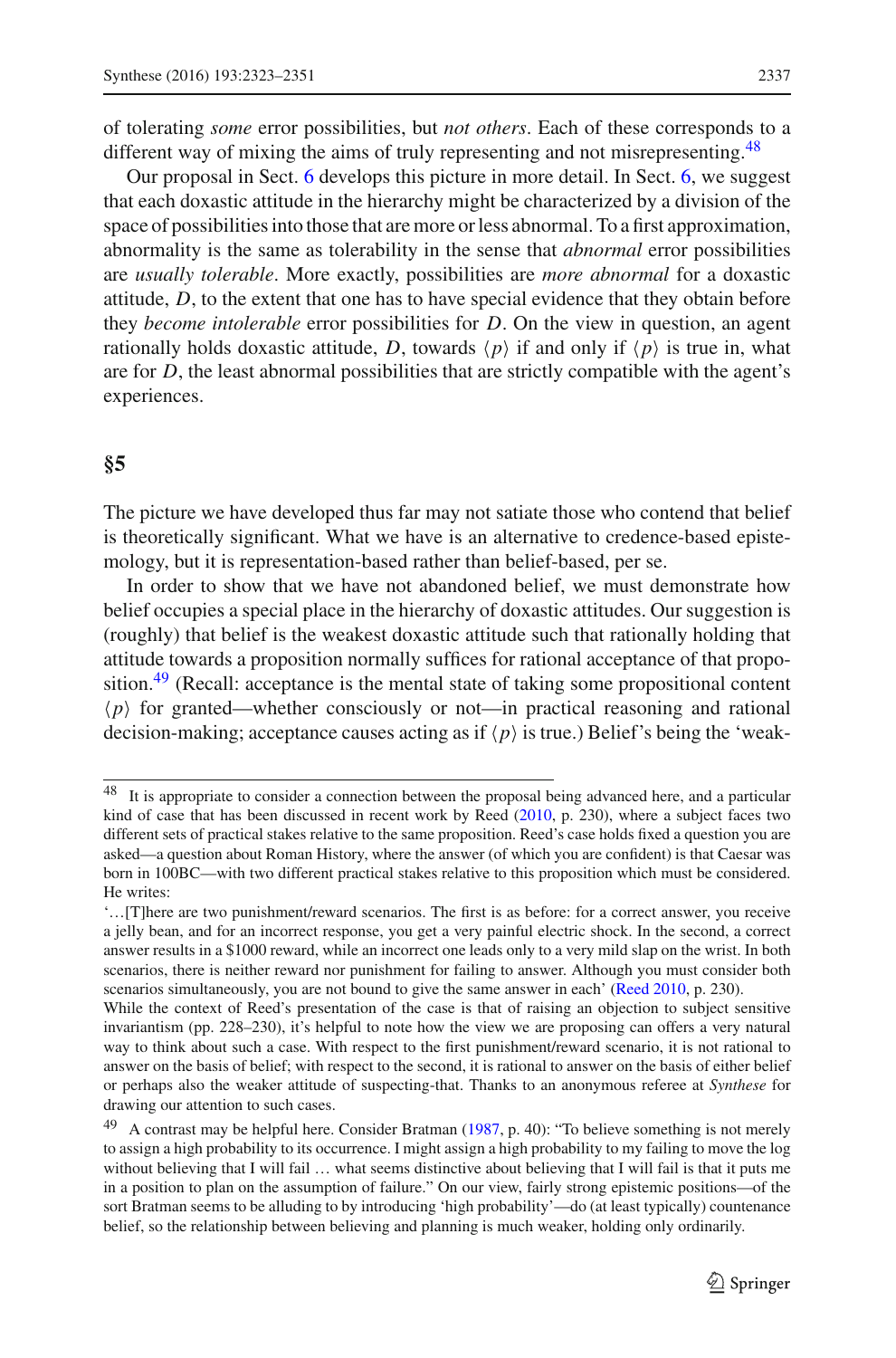est' doxastic attitude with feature *F* means that there is no other doxastic attitude, *D*, with feature *F* such that rationally believing entails rationally holding *D*, but not vice-versa. 'Normally suffices' means that special circumstances—and in particular, risky payoff structures—have to become apparent in order to break the link between rational belief and rational acceptance. Risky payoff structures may be apparent if, for example, the subject has reason to believe or even suspect that standing causal regularities allow for significant changes in utility that would be attributable to having taken one course of action rather than another.<sup>50</sup> (Notice that credence is not obviously necessary for tracking risky payoff structures.) When the link between rational belief and rational acceptance is broken, it must be possible in principle for the subject to explain the link away by citing the special circumstances in question. But, no explanation is owed for why the link holds in canonical cases. 'Normally suffices' is plausibly vague; it is not clear which are the normal possibilities in which the link to rational acceptance has to hold for a doxastic attitude to count as belief. But, we think that this fuzziness corresponds to a genuine indeterminacy in which among the doxastic attitudes in the hierarchy is belief.

Our theory of belief allows us to make belief the starting point of rational decisionmaking. When one is deliberating about what to do, it makes sense to start by considering whether one's beliefs support the conclusion that one of the possible actions—say  $\psi$ -ing—would be best.<sup>[51](#page-15-2)</sup> If so,  $\psi$ -ing is ordinarily rational. If not, it may not be immediately clear what to do. One may have to consider what other doxastic attitudes one has as well as the potential costs and benefits of both correctly and erroneously acting as if some particular action would be best.

It is beyond the scope of this paper to delve further into the mechanics of (bounded or unbounded) rational decision-making.<sup>52</sup> It suffices for our purposes to emphasize that the hierarchy of doxastic attitudes introduced previously is compatible with putting belief at the center of the rational decision-making process. The suggestion is that our first resort when considering what to do is simply to consider whether there is any possible action that we believe to be best vis-à-vis our ends. In other words, belief has the first word on what means to our ends we should take, even if it doesn't have the last. That is a significant enough role for belief to have in determining action.

#### <span id="page-15-0"></span>**§6**

At the end of Sect. [3,](#page-5-3) we suggested that a representation-based epistemology can imitate credence-based epistemology in a respect that's important for accounting for rational action. $53$  Let us pause to defend this suggestion briefly. Just as there are many

<sup>50</sup> By 'apparent' we mean something like: 'psychologically salient'.

<span id="page-15-1"></span><sup>51</sup> This is, in effect, Lin's [\(2013\)](#page-27-32) Cliché Rule.

<span id="page-15-3"></span><span id="page-15-2"></span> $52$  Notably, [Lin](#page-27-32) [\(2013](#page-27-32)) gives a qualitative, belief-based decision theory that is straightforwardly generalizable to other doxastic attitudes that are representational like belief. One might try adding a procedure for determining which of these doxastic attitudes to use to make the decision.

<span id="page-15-4"></span><sup>&</sup>lt;sup>53</sup> In effect, we have turned the tables on credence sympathizers such as [Joyce](#page-27-6) [\(1998](#page-27-6)) and Moss (2013) who attempt to show that features of traditional epistemology—accuracy and Gettierization, respectively—can be incorporated into a credence framework.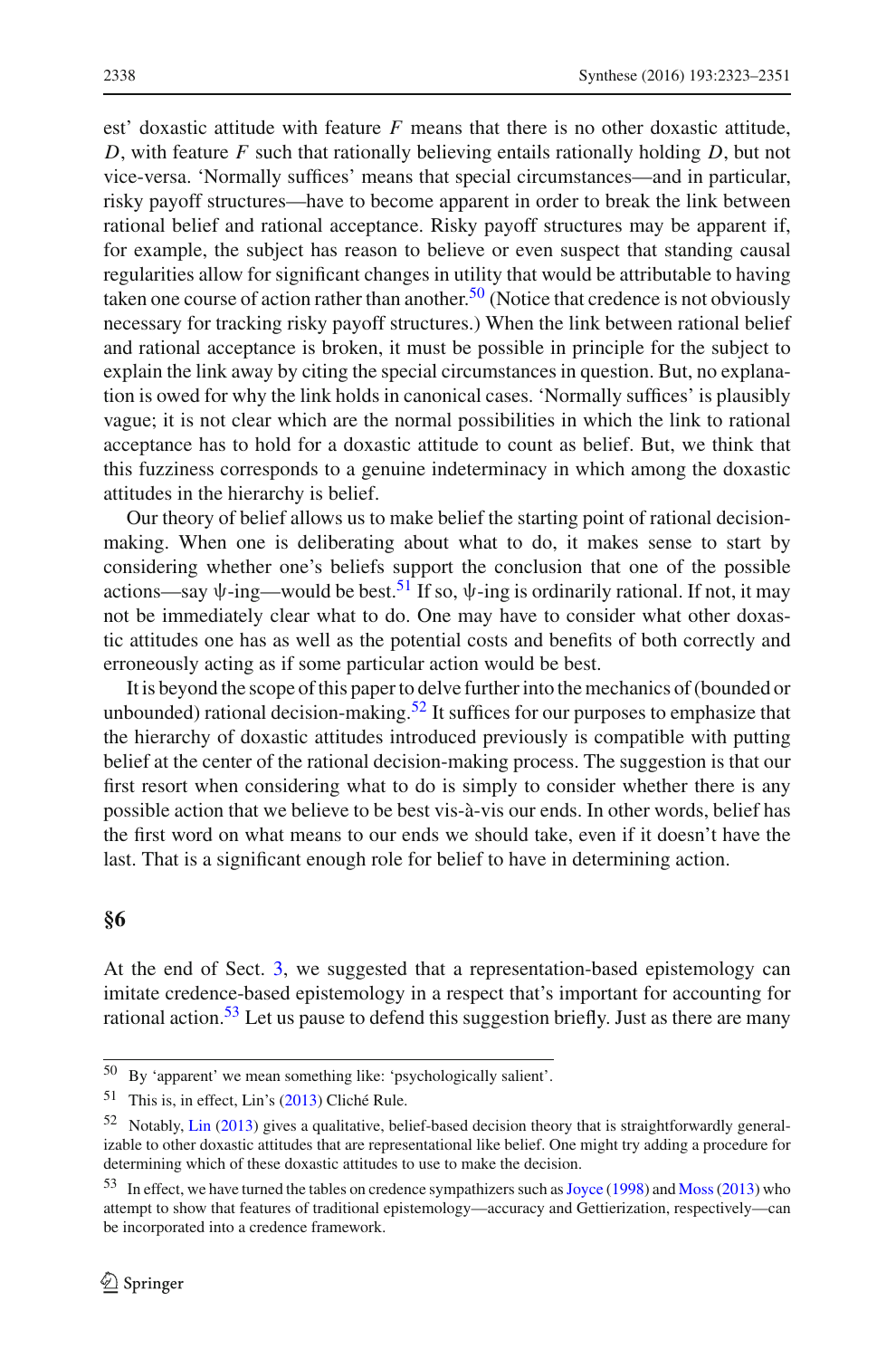credal states, so there can be many doxastic representational states. Moreover, just as credal states are assigned real numbers from the unit interval, so we could assign doxastic representational states real numbers from the unit interval in accordance with their strength. As a consequence, there would be enough doxastic representational states to register all the epistemic positions registered by credences. And, in principle, that should allow for equally fine-grained determinations of action by both. This should be obvious; in principle, one could assign credence level *r* (where  $0 \le r \le 1$ ) to a proposition  $\langle p \rangle$  if and only if level *r* corresponds with the strongest doxastic representational state it would be rational to hold towards  $\langle p \rangle$ , and calculate expected utilities in the usual way.

Imitation is an available theoretical option that puts representation-based epistemology on a par with credence-based epistemology. However, in the remainder of this section, we consider a potential reason not to favor imitation and consider what an alternative to imitation might look like.

Consider SAN DIEGO.

san diego: John and Jane are wondering whether there are any mules in the San Diego Wild Animal Park that are cleverly disguised as zebras. John knows that students from UC Sunnydale and Caltech had planned to put a mule cleverly disguised as a zebra in the Park, but that the Caltech students cancelled their plans to participate. John doesn't know anything about how difficult this prank would be to pull off. Jane has heard a rumor that somebody might be interested in the prank, but doesn't know who is interested or what their plans might be. Jane works for the San Diego Wild Animal Park and knows about the security at the Park. She knows it would be very difficult for UC Sunnydale students to get past the security, but, because of differences in the engineering curriculum, the Caltech students could figure out how.

How should we compare the strength of the epistemic positions that John and Jane occupy with regard to the proposition -*There is no mule in the San Diego Wild Animal Park that is cleverly disguised as a zebra*? John is in a better position to rule out possibilities in which cleverly disguised mules are placed in the Park by Caltech students, but Jane is in a better position to rule out possibilities in which cleverly disguised mules are placed in the Park by UC Sunnydale students. Which matters more? It is a theoretical possibility that this question doesn't have an answer.

We can put this point more abstractly. In the story, John's experiential condition is strictly incompatible with some of the possibilities in which the proposition high-lighted last paragraph is false.<sup>[54](#page-16-0)</sup> Many of these are possibilities that are not strictly incompatible with Jane's experiential condition. Let the set of these possibilities be *S*. Jane's experiential condition is also strictly incompatible with some of the possibilities in which this proposition is false. Many of these are possibilities that are not strictly incompatible with John's experiential condition. Let the set of those possibilities be *S*∗. Whether John's or Jane's epistemic position is stronger rests at least partly on whether, by having experiences strictly incompatible with *S* and *S*∗ respectively, John's experi-

<span id="page-16-0"></span><sup>54</sup> "Strictly incompatible" in roughly the sense of Lewis [\(1996,](#page-27-34) p. 553).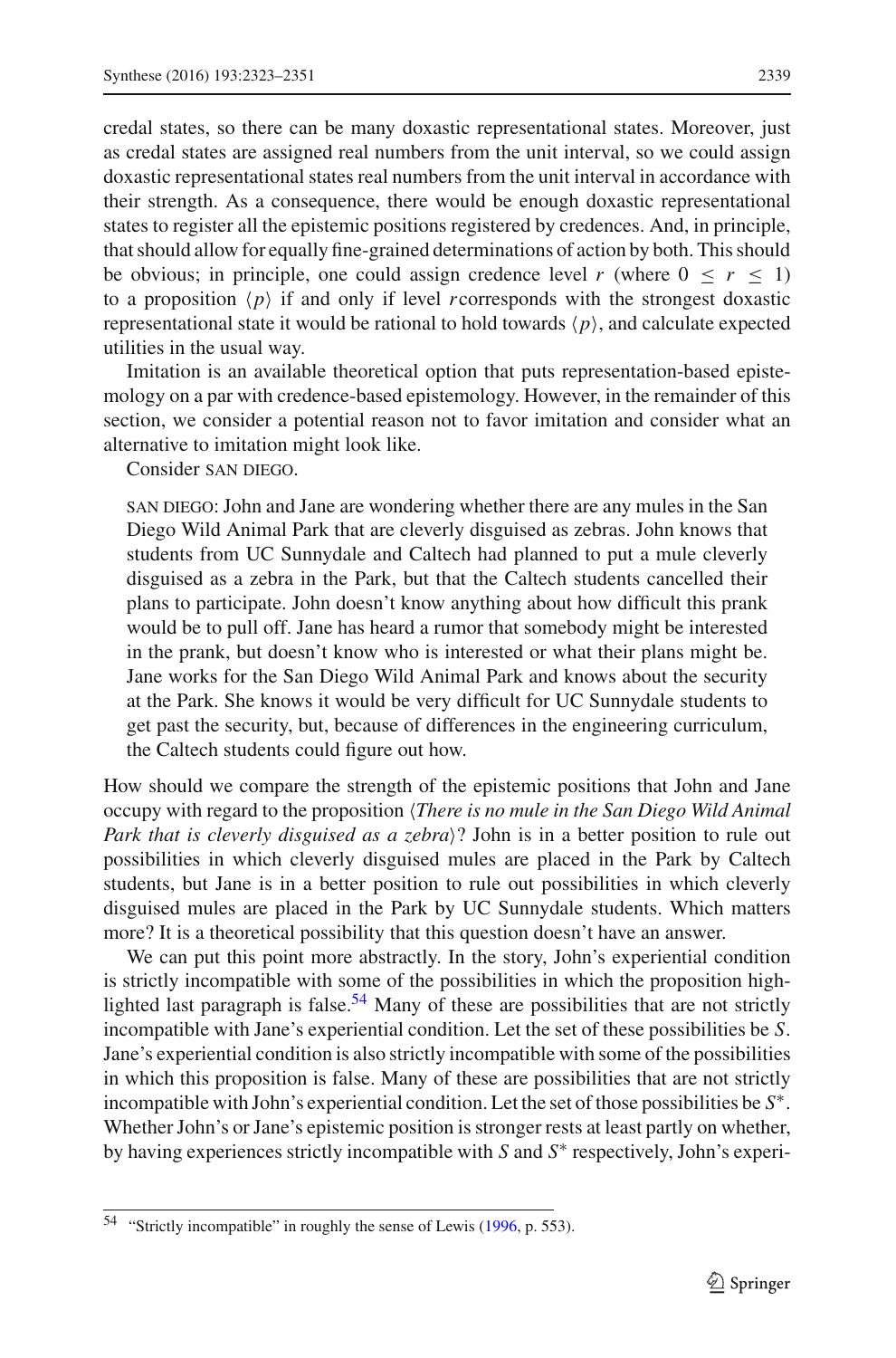ential condition is strictly incompatible with "more" or "less" possibilities than Jane's is. But, the cardinality of these two sets may be the same. And, neither is a subset of the other. Maybe the possibilities of one of these sets are, in some suitable epistemic sense, collectively more probable than the possibilities of the other are. However, it strikes us that comparisons of epistemic probability of this sort need not make sense. After all, it is hardly clear that *{There is no mule in the San Diego Wild Animal Park that is cleverly disguised as a zebra*) should have a definitive epistemic probability for anyone. As a result, the epistemic positions of John and Jane may be *incommensurable*. John's epistemic position may be better in one respect. Jane's epistemic position may be better in another. But, there may be no fact of the matter about which is better *simpliciter*.

In effect, we are considering the theoretical possibility that epistemic positions need not have the structure of the real numbers between zero and one inclusive.<sup>55</sup> Epistemic positions may not be *well-ordered* or even *total ordered* by strength; the ordering may only be *partial*. For any two epistemic positions *x* and *y*, it may be that neither is *x* stronger than  $y$ , nor is  $y$  stronger than  $x$ , nor are they equal in strength. (The suggestion is that some epistemic positions might be incommensurable, not that all are.) If so, then degrees of beliefs—credences—are exactly the *wrong* kind of doxastic attitude to register epistemic positions because degrees of beliefs are well-ordered.<sup>56</sup> Persons in epistemic positions of incommensurable strength with respect to some proposition would have to assign less, more, or the same credence than one another even though their respective epistemic positions are neither stronger, weaker, nor exactly the same.

One might wonder how there could be epistemic positions of incommensurable strength. Couldn't we discover the exact strength of an epistemic position for some proposition  $\langle p \rangle$  by seeing what kinds of odds a rational agent in that epistemic position would need to bet on the truth of  $\langle p \rangle$ —ignoring, of course, practical or moral considerations that might distort betting patterns? However, the theoretical possibility under consideration is precisely one in which the epistemic position itself does not warrant any particular betting pattern. Of course, if offered a series of bets with improving odds, a rational agent will be forced into adopting a betting pattern of some sort. However, in the theoretical possibility under consideration, the choice of betting pattern will not be adequately constrained by the agent's epistemic position. She will be forced into a betting pattern that is, to some degree, arbitrary at least as far as her epistemic position with respect to  $\langle p \rangle$  is concerned.

Moreover, we think that the betting pattern of this rational agent need not be directly revelatory of her total doxastic state either. By way of analogy, consider Buridan's ass. Even if the ass opts for the stack of hay on the left rather than right, this need not indicate a preference on the part of the ass for the stack of hay on the left rather than

<span id="page-17-0"></span><sup>55</sup> It is worth noting that even credence sympathizers worry that epistemic positions need not have the structure of the unit interval. Cf. Stugeon [\(2008,](#page-27-19) p. 159). Consider also that Joyce's [\(2010\)](#page-27-27) plea for imprecise credences seems to be based on the thought that, for any proposition  $\langle p \rangle$ , there are epistemic positions that are ambiguous so that there is no determinate fact as to how they compare with epistemic positions in which facts about statistical frequencies relevant to the truth of  $\langle p \rangle$  are known.

<span id="page-17-1"></span><sup>56</sup> Unless, of course, degrees of belief come in more than one dimension as they do in the Dempster–Shafer theory. On this model, a proposition is assigned a degree of belief and a degree of ignorance. See [Huber](#page-26-28) [\(2012](#page-26-28)) and Pryor (unpublished).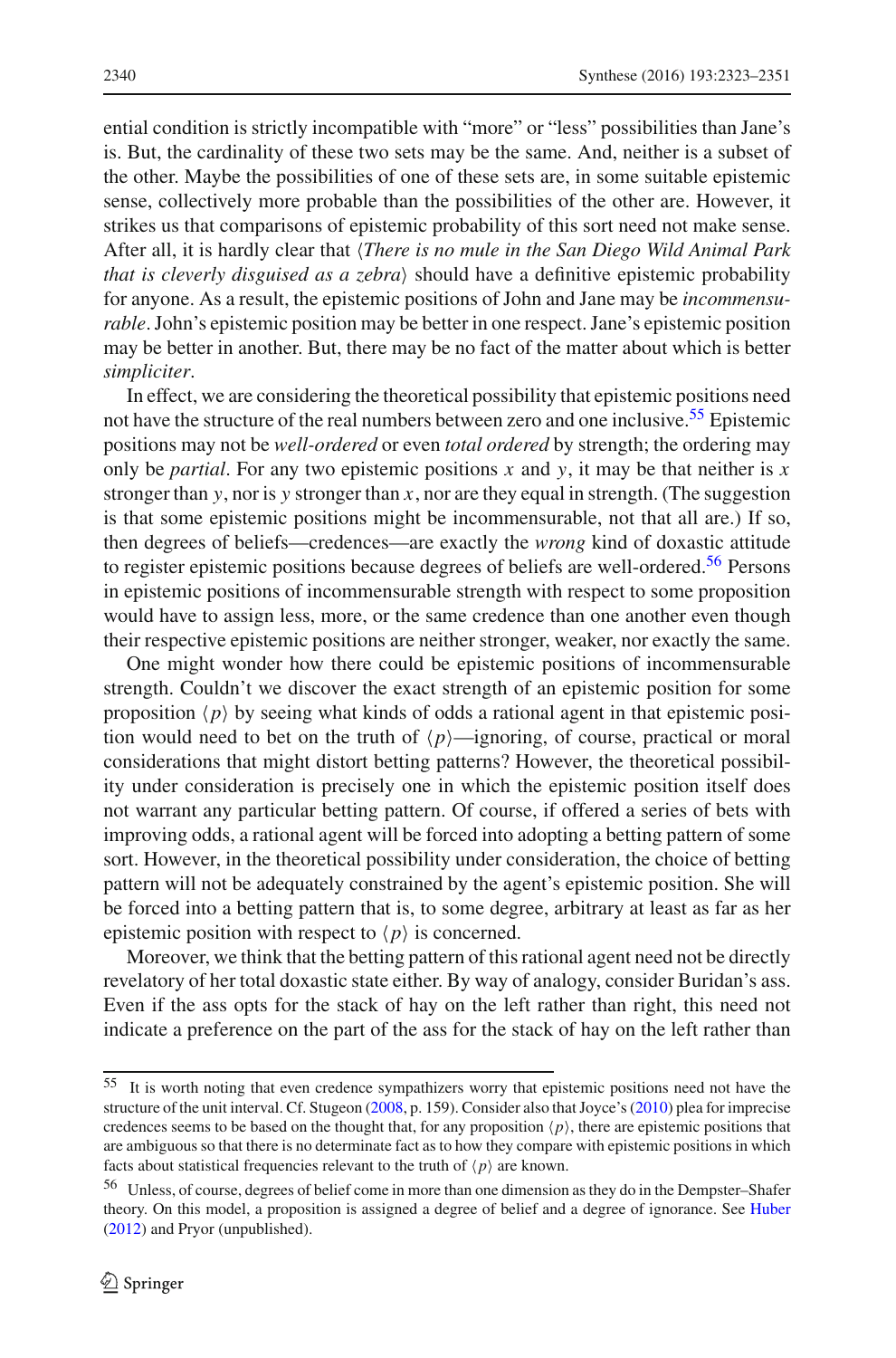right. Ex hypothesi, the ass has no reason to prefer the stack of hay on the left, so, arguably, no such preference is rational. Of course, the ass should implement some plan or other in order to eat hay, but this plan might well be settled upon arbitrarily rather than wholly on the basis of an ungrounded preference for left. Similarly, we think, a particular betting pattern with respect to  $\langle p \rangle$  need not reveal some *doxastic* attitude of definitive strength towards  $\langle p \rangle$ , particularly if that doxastic attitude would not be warranted by a current epistemic position that is not only fallible, but genuinely equivocal (i.e. not of definitive strength) with respect to  $\langle p \rangle$ . Instead, the betting pattern may reveal only a strategic coping plan of the agent—e.g. a *pragmatic* credal function rather than one constituting a genuine opinion with regards to  $\langle p \rangle$ . The rational agent may chose this strategic coping plan somewhat arbitrarily albeit partly by reference to a total doxastic state that is also equivocal (i.e. not of definitive strength) with regards to  $\langle p \rangle$  so as to precisely mirror her equivocal epistemic position.

The hierarchy of doxastic representations introduced in Sect. [4](#page-10-0) is well equipped to handle the theoretical possibility under consideration. The hierarchy *may* but *need not* be well-ordered; in fact, it may only be partial ordered. So, it might do better at registering sometimes equivocal and therefore only partially ordered epistemic positions than the credal scale. Of course, a hierarchy of doxastic attitudes wouldn't have to be a hierarchy of doxastic *representations* in order not to be total ordered by strength. Still, we can see that representation-based epistemology may have some flexibility that credence-based epistemology does not obviously have—at least insofar as credence is construed as a kind of subjective probability.

How much this flexibility matters depends partly on whether we can find a case where difference of epistemic position matters for whether an action is rational even though this difference is between epistemic positions that are of incommensurable strength. We won't pursue further whether there are such cases. We think it may be interesting enough that, in principle, a representation-based psychology might be better equipped to register differences in the strength of epistemic positions than a credence-based psychology is regardless of whether this makes any difference for rational action.

If the hierarchy of doxastic attitudes isn't a total ordering by strength, what kind of structure might it have? As alluded at the end of Sect. [4,](#page-10-0) perhaps, the strength of doxastic attitudes is ordered by what sorts of possibilities are "relevant" in considering whether to hold the attitude or, equivalently, by which sort of possibilities are "irrelevant" so that error in them is tolerable.<sup>57</sup> In considering whether to believe a proposition—e.g. *{There is a goldfinch in the garden}—certain skeptical possibilities* in which the proposition is false—e.g. possibilities involving fake goldfinches—might be irrelevant. They might be irrelevant in the sense that the strict compatibility of these possibilities with one's experiential condition need not count against belief. But, in considering whether to be absolutely certain that the proposition is true, these same possibilities might be relevant; they must be strictly incompatible with one's experiential condition in order for taking up this attitude of absolute certainty to be rational. The idea would be that for every set of possibilities, there is a unique doxastic attitude

<span id="page-18-0"></span><sup>57</sup> Cf. [Austin](#page-26-29) [\(1946\)](#page-26-29), [Dretske](#page-26-30) [\(1970\)](#page-26-30), [Goldman](#page-26-31) [\(1976\)](#page-26-31), and [Pritchard](#page-27-35) [\(2010\)](#page-27-35).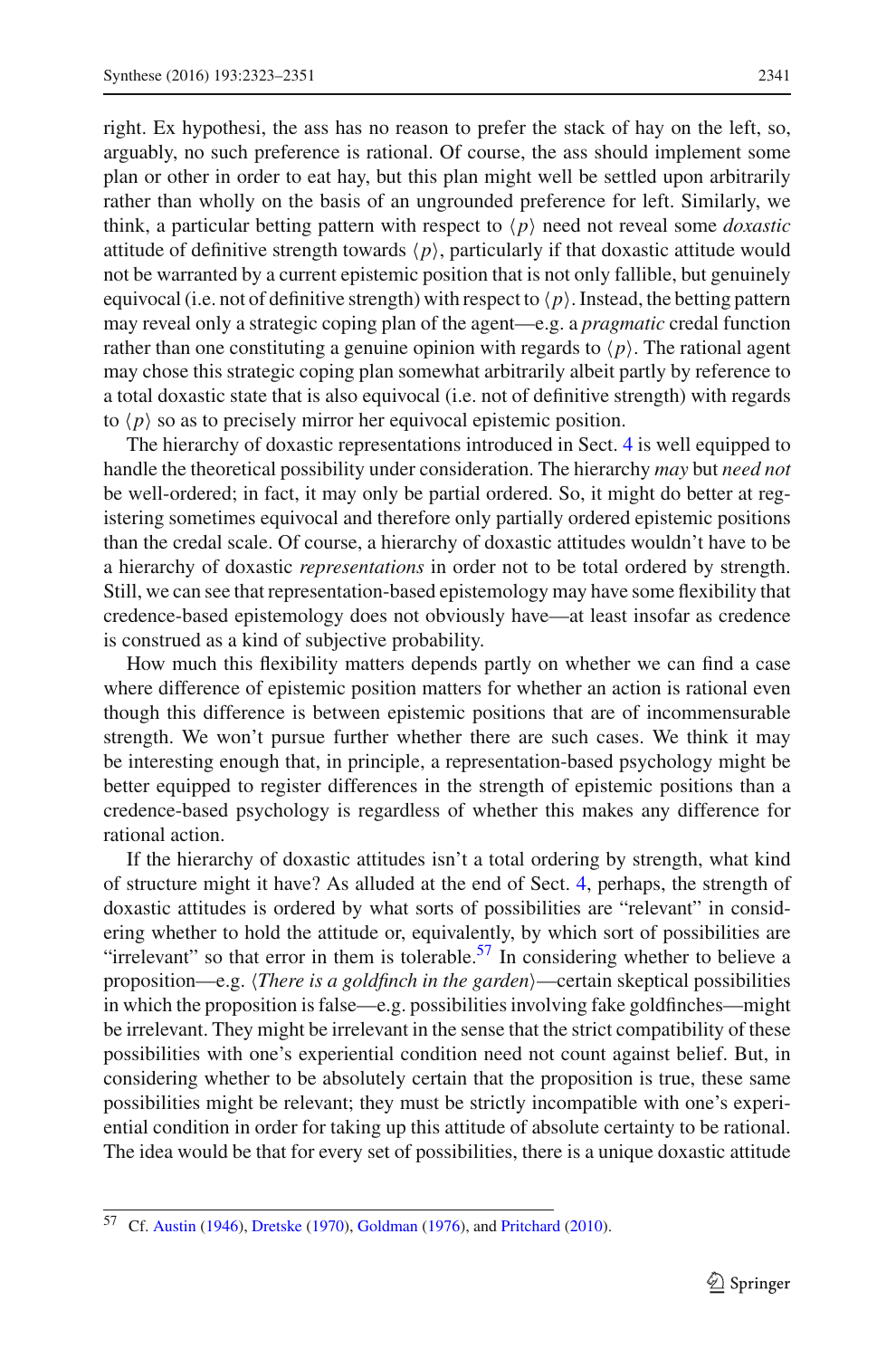for which this is the set of relevant possibilities. Suppose we have doxastic attitudes *D* and *D*<sup>∗</sup> with sets *X* and *X*<sup>∗</sup> as their sets of relevant possibilities, respectively. Then, *D* is stronger than *D*<sup>∗</sup> if and only if *X* is a proper superset of *X*<sup>∗</sup>. If *X* is not a proper superset of  $X^*$ , then it will turn out that *D* is not stronger than  $D^*$ . And, if  $X^*$  is also not a proper superset of *X*, then it will turn out that  $D^*$  is not stronger than *D*. Then, *D* and *D*<sup>∗</sup> turn out to be incommensurate with respect to strength.

As attractive as this suggestion might be, it can't be quite right. The problem is that while certain possibilities might not be relevant now, they might become relevant in more bizarre circumstances. Imagine that you know that there is a prankster in neighborhood planting fake goldfinches in gardens. These bizarre circumstances might make possibilities involving fake goldfinches relevant even if they weren't relevant before. It might be that it wouldn't be rational to believe (*There is a goldfinch in the garden*) unless one's experiences are strictly incompatible with these possibilities. This suggests that we move to a framework instead where possibilities are more or less abnormal, where more abnormal possibilities become relevant to whether to believe on the condition that one discovers oneself to be in more bizarre circumstances. Stronger doxastic attitudes will be ones for which "crazier" possibilities are taken to be more normal, and thus more easily relevant to whether to hold those attitudes. Weaker doxastic attitudes will be ones for which only slightly surprising possibilities are taken to be more abnormal, and thus less easily relevant to whether to hold those attitudes.

In fact, the kind of framework that we have in mind is explored formally by those interested in non-monotonic consequence relations.<sup>[58](#page-19-0)</sup> With classical monotonic consequence, if  $\langle p \rangle$  is a consequence of  $\langle q \rangle$ , then it is also a consequence of  $\langle q \rangle$  and  $\langle r \rangle$ . This is no longer valid for non-monotonic consequence relations. Non-monotonic consequence relations are, of course, an attempt to formalize genuinely "ampliative" reasoning where the conclusion may "go beyond" what is contained collectively in the premises. Because conclusions "go beyond" the premises, one may have to backtrack on the conclusion upon learning more even without giving up any of the previous premises. For this reason, the same conclusions don't necessarily follow from strengthened premise sets. As it turns out, non-monotonic consequence relations can be characterized or "represented" by truth-preservation in the set of "least abnormal" possible worlds[.59](#page-19-1)*,*[60](#page-19-2) (Good ampliative reasoning is reasoning to a conclusion that

<sup>58</sup> For a solid introduction to non-monotonic logic, see [Makinson](#page-27-36) [\(2005\)](#page-27-36).

<span id="page-19-1"></span><span id="page-19-0"></span><sup>59</sup> This result is reported by [Huber](#page-26-28) [\(2012\)](#page-26-28). But, it should be intuitive enough to those familiar with [Lewis](#page-27-37) [\(1973](#page-27-37)) semantics for counterfactuals. The counterfactual relation between antecedent and consequent is, in effect, a non-monotonic consequence relation since Strengthening the Antecedent does not hold. And, famously, whether this counterfactual relation holds depends on whether the consequent is true in the nearest (read: 'least abnormal') worlds in which the antecedent is true.

<span id="page-19-2"></span><sup>60</sup> An anonymous referee wondered whether the incommensurable doxastic attitudes we proposed leads to permissivism as discussed in [White](#page-28-6) [\(2005](#page-28-6)). The characterization of rationality we give here, in fact, entails anti-permissivism. For any (determinate) doxastic attitude, either it will be true in what are for it all the least abnormal possible worlds compatible with the subject's experiential condition or it won't. Thus, any two subjects that differ with respect to the rationality of a doxastic attitude must *ipso facto* differ in their experiential conditions in a way that matters for rationality. So, in effect, they won't "share the same total evidence" with respect to the proposition in question. This proves where uniqueness fails, there is not the same total body of evidence—i.e. the contrapositive of anti-permissivism. Notably, this proof does not rely on a trivialization of anti-permissivism as the argument does not presuppose that *all* difference in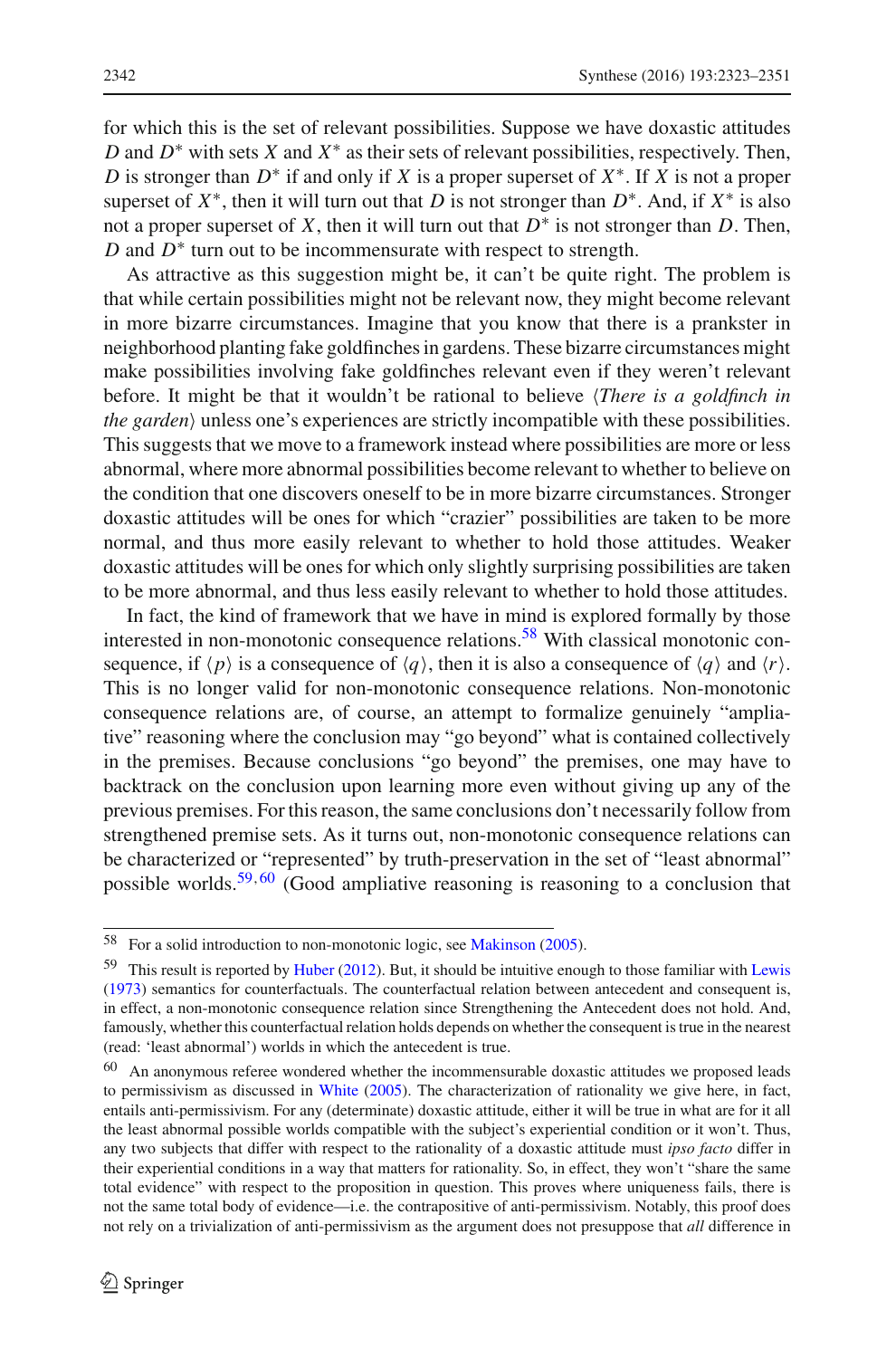can be false even when one's premises are true; more abnormal possible worlds will be—by definition—those where this happens.) Different non-monotonic consequence relations can thus be characterized or "represented" by different orderings of possible worlds in terms of normality. When you impose a normality ranking on possibilities, you are, in effect, imposing a non-monotonic consequence relation.

Our (toy) suggestion, then, appears to amount to this: doxastic attitudes within our hierarchy are individuated by non-monotonic consequence relations—or more intuitively, by the differences in what counts as valid ampliative reasoning for that attitude—that generate, at a particular time, the doxastic attitudes from (the same full set of) premises offered up by a subject's experiences. By way of concrete example, reasoning (in the absence of any particular background information) from the starting point of a perceptual experience as of something with a barn façade to *{That thing*} *is a barn*) may be valid non-monotonic reasoning for belief, but not for a much stronger doxastic attitude. The idea is this difference may participate in individuating belief from its stronger counterpart (in roughly the same way having a non-negative predecessor helps to individuate the number one from zero). More generally, weaker doxastic attitudes have very strong non-monotonic consequence relations—you can get a lot more out (in terms of "deductive" strength of the conclusion) for what you put in (in terms of the collective "deductive" strength of the premises). At the limit would be an absurd doxastic attitude that it would be rational to take towards any proposition. This corresponds to a limiting case of a "non-monotonic" consequence relation that allows you to get everything on the conclusion side out of anything on the premise side. (It is a limiting case because this "non-monotonic" consequence relation is monotonic; monotonic consequence relations are a special case of "non-monotonic" consequence relations on our understanding.) Stronger doxastic attitudes have very weak non-monotonic consequence relations. At the limit would be the doxastic attitude of absolute certainty that it would only be rational to take towards propositions that strictly follow from one's experiential condition. This corresponds to another limiting case of a "non-monotonic" consequence relation that allows you to only get out on the conclusion side what you put in on the premise side. (Again, it is a limiting case because this "non-monotonic" consequence relation is monotonic.)

Notice that non-monotonic consequence relations are not total ordered by strength. Of course, some non-monotonic consequence relations are stronger than others, in the sense that the consequences of the former (for any premise set) include the consequences of the latter (for that same premise set) and more besides. So, the doxastic attitude individuated by a stronger non-monotonic consequence relation will be (strictly) weaker than the doxastic attitude individuated by the weaker non-monotonic consequence relation. But, in many cases, we don't have "consequence inclusion" of

Footnote 60 continued

experiential condition leads to differences in same total evidence; as far as the argument is concerned, the sets of least abnormal possible worlds compatible with two genuinely distinct experiential conditions might be entirely the same in certain cases. (To put the point yet another way, the argument is, in fact, compatible with the enrichment discussed in the next footnote, whereby some genuinely distinct evidential conditions might support rationalizes every proposition to exactly the same extent; the argument merely relies on the idea that where there are differences in rationality, this is clearly not the case.)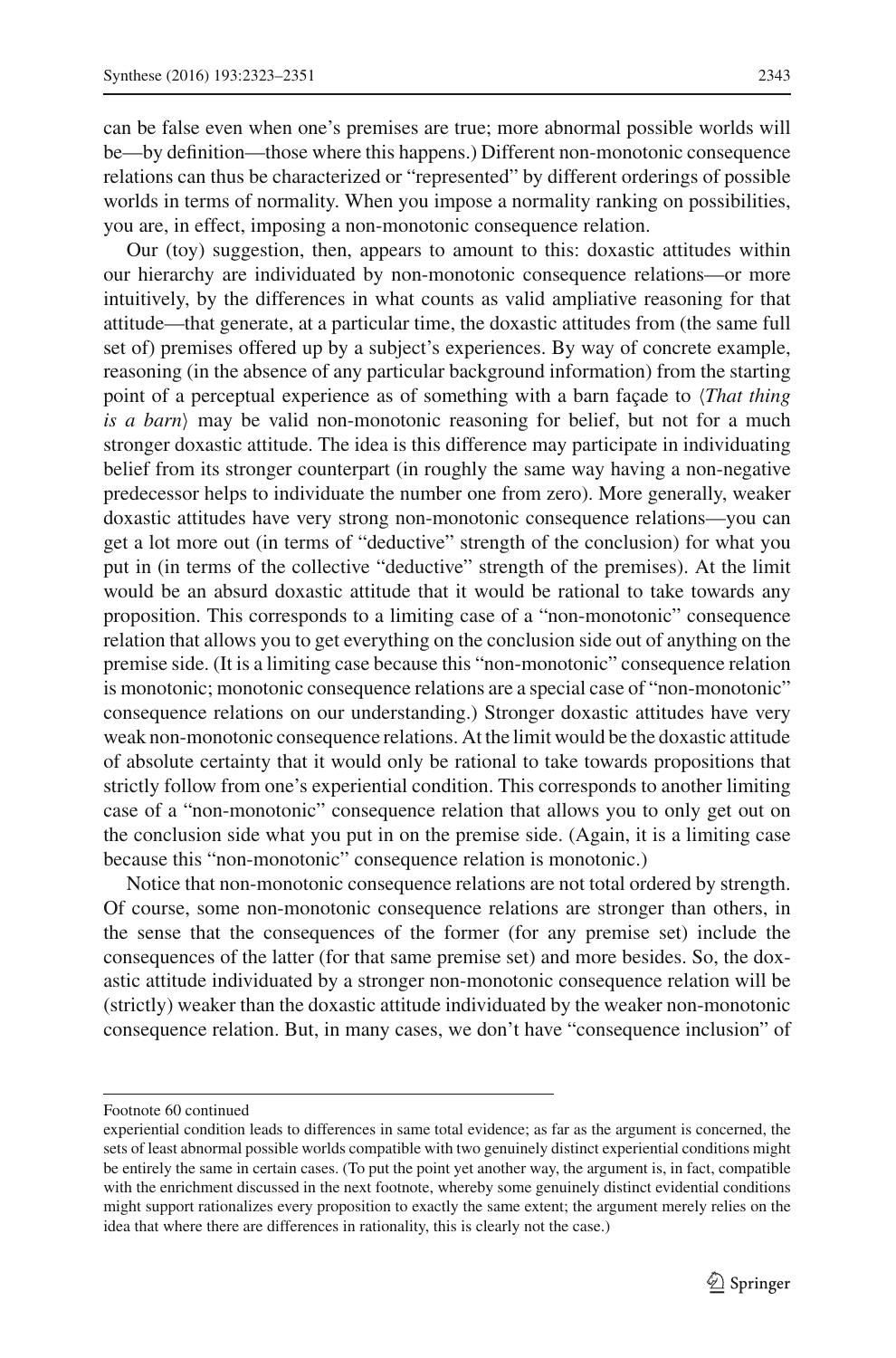this sort. So, correspondingly, we will have two doxastic attitudes that are potentially<sup>61</sup> incommensurable in strength.

By way of illustration, consider again John and Jane from SAN DIEGO. Ex hypothesi, John's experiential condition is strictly incompatible with possibilities of *S*; so, in principle, he doesn't need anything from a non-monotonic consequence relation to rule them out. But, he would need something from a non-monotonic consequence relation to rule out the possibilities of *S*∗; those aren't strictly compatible with his experiential condition. Jane is in the reverse position. For John, whether it is rational for him to take up a doxastic attitude, *D*, towards *{There is a mule in the San Diego Wild Animal Park that is cleverly disguised as a zebra*) depends on whether the nonmonotonic consequence relation individuating *D* lets him rule out the possibilities of *S*∗ given his experiential condition. For Jane it depends on whether the non-monotonic consequence relation individuating *D* lets her rule out the possibilities of *S* given her experiential condition. Suppose that the latter is true, but the former isn't. In such a case, Jane is rational in taking up *D*, but John isn't. Still, there should be some other non-monotonic consequence relation that lets John rule out the possibilities of *S*∗ given his experiential condition, but doesn't let Jane rule out the possibilities of *S* given hers. And, this non-monotonic consequence relation should individuate a further doxastic attitude, *D*∗ that it will be rational for John to take up but not Jane. So, *D* and *D*<sup>∗</sup> are of incommensurable strength; the rationality of taking up one doesn't entail the rationality of taking up the other. $62$ 

Some of the doxastic attitudes individuated by non-monotonic consequence rela-tions are, of course, completely ridiculous.<sup>[63](#page-21-2)</sup> There is a doxastic attitude within this hierarchy that it is rational to take up towards  $\langle I \rangle$  *am a recently disembodied spirit deceived by a Cartesian demon*) in the ordinary sort of case where one has a perceptual experience as of one's hand—at least assuming the latter experience doesn't provide conclusive reason rejecting this proposition. This is simply because there is a way of ranking possibilities by normality so that bizarre possibilities including Cartesian demons get ranked the most normal. Belief is obviously not an attitude of this sort. The non-monotonic consequence relation individuating belief would have to be characterized by a normality ranking on possibilities that is fairly intuitive; the possi-

<span id="page-21-0"></span><sup>61</sup> The framework we are exploring can be enriched. For instance, for any two experiential conditions, *e* and  $e^*$ , it can be stipulated that *e* rationalizes a proposition  $\langle p \rangle$  to at least the same degree as  $e^*$  in the sense that if a doxastic attitude, *D*, towards  $\langle p \rangle$  is epistemically rational on the basis of  $e^*$ , it is also epistemically rational on the basis of *e*. Such stipulations would have the effect of imposing more order on the envisioned hierarchy. If such stipulations were made for *every* pair of experiential conditions and *every* proposition, the effect would be a total ordering on doxastic attitudes (so that, once again, a credal scale becomes entirely appropriate for registering differences in strength of epistemic position).

<span id="page-21-1"></span> $62$  Here, for simplicity and illustrative purposes, we're ignoring the possibility of enrichment raised in the previous footnote. In fact, because it can be enriched, our framework does not preclude that the experiential conditions of Jane and John might make the same doxastic attitudes epistemically rational. The point is that it allows for the kind of theoretical possibility discussed in text, not that it mandates it.

<span id="page-21-2"></span><sup>&</sup>lt;sup>63</sup> Perhaps in response to this possibility, an anonymous referee worries whether the doxastic states pluralism we develop will lead to licensing intractable disagreement with distinct rationally held doxastic attitudes towards contradictory propositions. However, rationally co-held doxastic states from the hierarchy don't "clash" in a way required for disagreement—in the way that believing  $\langle p \rangle$  and rejecting  $\langle not p \rangle$  don't clash despite having contradictory contents.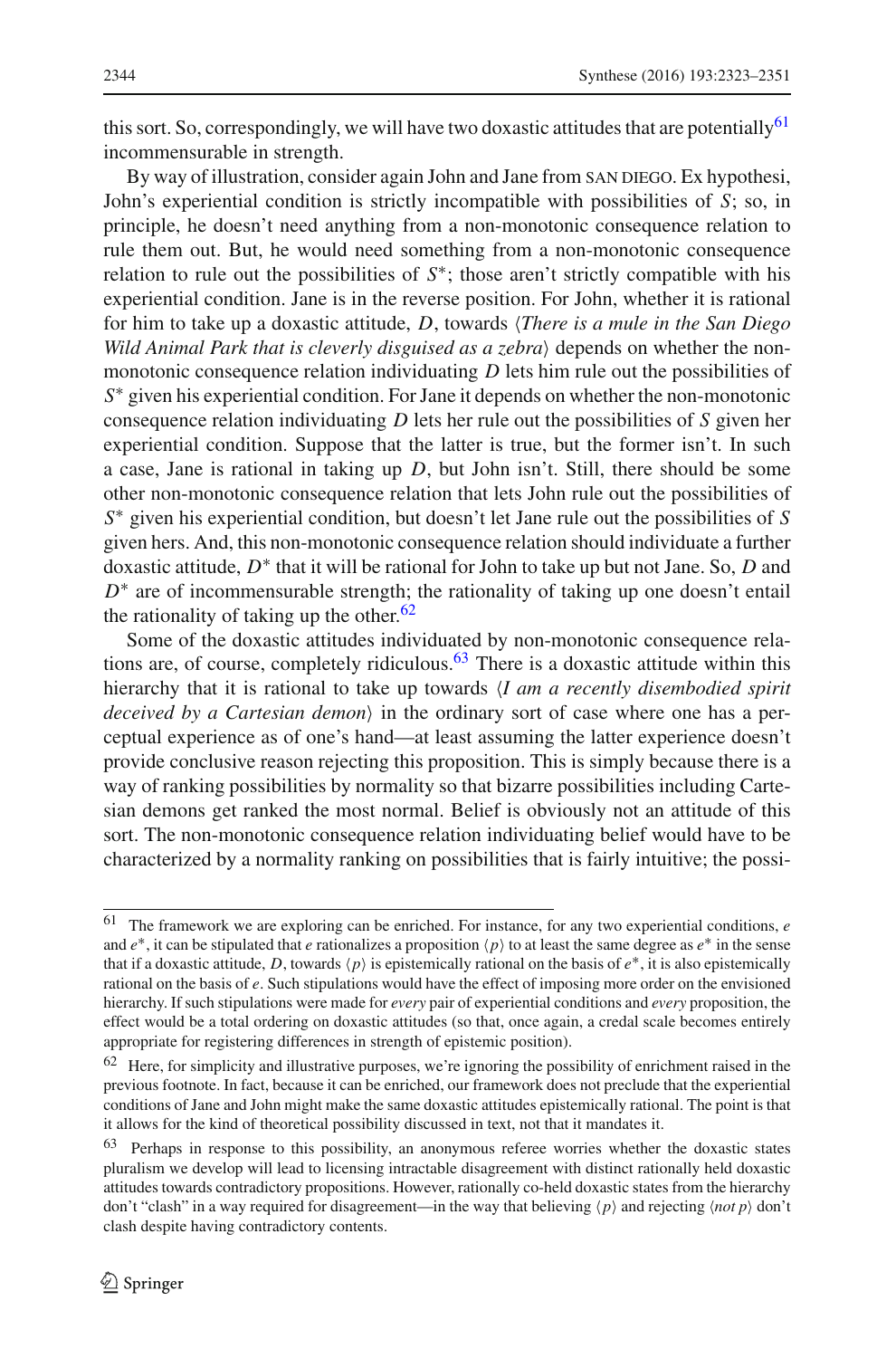ble worlds ranked as more normal by the ranking function for belief really are more normal. For that reason, rational belief provides a *pro tanto* reason for acceptance: because rational beliefs are true in possible worlds that really are more normal, it is ordinarily reasonable to rely on them in deliberating about what to do.

It is not clear whether in the envisioned hierarchy there will be a unique weakest doxastic attitude such that rationally holding that attitude towards a proposition normally suffices for rational acceptance of that proposition. This is not just because 'normally suffices' is vague. For example, a number of doxastic attitudes incommensurate in strength may normally suffice for rational acceptance even though no strictly weaker attitudes would. We think that this would simply indicate some further indeterminacy in which among the hierarchy of doxastic attitudes is belief.

Before we move on, it may be helpful to say something more about the relation between the envisioned hierarchy of doxastic attitudes and Bayesianism. Although the envisioned hierarchy is only partially ordered by strength, an ideally rational agent should be able to superimpose a kind of pragmatic credence function for purposes of decision-making partly on the basis of her doxastic attitudes. $64$  This may be the best way to deal with a kind of situation raised earlier: a well-order series of proposed bets on the truth of  $\langle p \rangle$  with improving odds. Certainly, the model of doxastic attitudes under consideration doesn't prohibit an agent from assigning pragmatic credences and doing so in accordance with the axioms of probability. Indeed, the model might naturally be supplemented so as to give some positive guidance as to how to assign pragmatic credences. For instance, perhaps relatively high pragmatic credence should be assigned to at least certain propositions that it is rational to believe.<sup>[65](#page-22-1)</sup> Presumably, the model might put other constraints on the assignment of pragmatic credence as well (or instead). Once pragmatic credence is assigned in conformance with these constraints, rational decision-making could proceed by calculating expected utilities in the usual way.

Of course, as alluded to earlier, a pragmatic credence function generally won't be *uniquely* determined from the doxastic representations that it is rational to hold, but we shouldn't expect it to be. Some arbitrariness in assigning (any kind of) credence to a proposition is to be expected once it is conceded that the space of epistemic positions (as ordered by strength) doesn't have the structure of the unit interval. If we can't even make sense of the idea that some stronger epistemic position, *e*, is (literally) twice as strong as another epistemic position, *e*∗, then the choice of whether or not to register the difference in strength with a credence that's twice as large seems arbitrary. Unless strengths of epistemic position line up with numbers from the unit interval, they likely won't dictate a particular assignment of credence. The arbitrariness of the assignment of credence will obviously carry over to rational decision-making. This is an apparent

<span id="page-22-0"></span><sup>64</sup> Cf. [Wedgwood](#page-28-2) [\(2012\)](#page-28-2).

<span id="page-22-1"></span><sup>65</sup> Some restriction on which rationally believed propositions receive high credence is necessary, since, on the model under consideration, rational belief is closed under multi-premise deduction. A speculative suggestion: high credence rationally believed propositions might be ones such that the rationality of belief exhibits less in the way of asymmetrical dependence. Roughly speaking, a rational belief, *B*, *asymmetrically depends* on a rational belief, *B*<sup>∗</sup>, just in case if *B*<sup>∗</sup> weren't rational (because the subject's experiences were relevantly different), *B* wouldn't be either, but if *B* weren't rational (because the subject's experiences were relevantly different), *B*∗ still might be.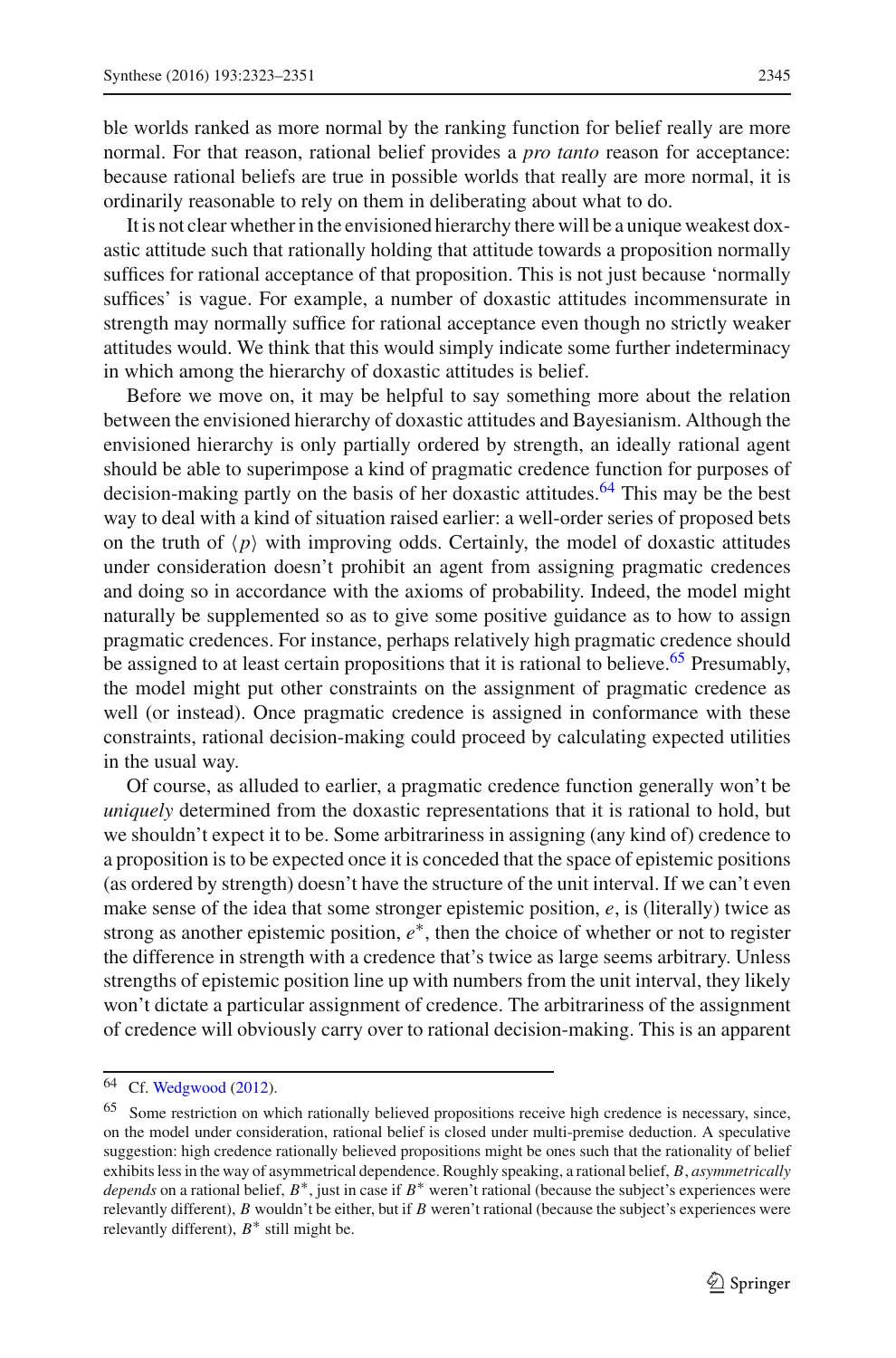cost of acknowledging that epistemic positions can be of incommensurable strength (and hence aren't like real numbers).<sup>[66](#page-23-0)</sup>

Nevertheless, the assignment of pragmatic credences to propositions on the basis of doxastic attitudes from the entire hierarchy isn't nearly as arbitrary as an assignment merely on the basis of beliefs. The doxastic hierarchy is built to be able to register *all aspects* of the strength of one's epistemic position towards a proposition rather than merely whether the epistemic position is strong enough for belief to be rational. In effect, an ideally rational agent will "mirror" the epistemic position she stands in with respect to a proposition by registering all the doxastic attitudes and withholdings of doxastic attitudes from the hierarchy that are rational. If this total "mirroring" state doesn't uniquely constrain pragmatic credence, it's simply because the agent's *epistemic position* doesn't uniquely constrain pragmatic credence. The total "mirroring" state *will* constrain pragmatic credence insofar as the agent's epistemic position does. Thus, any pragmatic credence assignment properly based on this total mirroring state is as good as it gets for decision-making, even if the assignment isn't uniquely proper.

In any case, the principal point we want to make is that it is possible to embed the machinery for rational decision-making from the Bayesian framework within the model of doxastic attitudes that we have been considering. Consequently, *reasons to favor calculating expected utilities as the uniquely ideal way of making rational decisions are not obviously reasons to reject this model*. At same time, reasons to favor other methods are not necessarily reasons to reject the model either since other methods of decision-making could be appended to the model instead.<sup>67</sup>

Furthermore, on this model, epistemic rationality has nothing to do with probability. Rather, for a doxastic attitude to be epistemically rational, it must be true in what are for it all the least abnormal possible worlds compatible with the subject's experiential condition[.68](#page-23-2) This is a *safety* conception of epistemic rationality rather than a probabilistic one.<sup>[69](#page-23-3)</sup> Given this significant departure from anything like probabilism, *it cannot be said that the model of doxastic attitudes under consideration is parasitic on the Bayesian framework*. Together, the two italicized statements in this and the preceding paragraph suggest that the model under consideration is neither obviously implausible (at least as an idealization), nor a mere imitation of Bayesianism.

Of course, it doesn't follow that we should immediately accept the model either. The model suggests that, at any point of time, an agent is delivered a set of premises presumably by his or her experiences up to that point in time—that determine the rationality of various kinds of doxastic representations by way of their individuating

<sup>66</sup> Cf. [Joyce](#page-27-27) [\(2010\)](#page-27-27).

<span id="page-23-0"></span><sup>67</sup> For instance, a generalization of Lin's [\(2013](#page-27-32)) approach. See footnote 54.

<span id="page-23-2"></span><span id="page-23-1"></span><sup>68</sup> An anonymous referee pointed out that this theory of epistemic rationality has the alleged problem of entailing that it is epistemically rational to believe any necessary truth. [Ichikawa & Jarvis](#page-27-18) [\(2013](#page-27-18)) argues at length that the entailed is not, in fact, a genuine problem, but exactly the right result. However, even putting that issue to the side, this entailment is shared with probabilism and most theories that one might be able to formalize in principle. Thus, one might take it to be an unintended consequence of an otherwise useful idealization.

<span id="page-23-3"></span><sup>69</sup> See, for instance, [Pritchard](#page-27-38) [\(2005,](#page-27-38) [2007](#page-27-39)) and [Sosa](#page-27-40) [\(1999\)](#page-27-40) for some representative articulations of a safety condition. We're thinking of safety in a fairly formal way (as truth in nearby worlds meeting some criterion) that doesn't commit us to any particular doctrine of Pritchard or Sosa.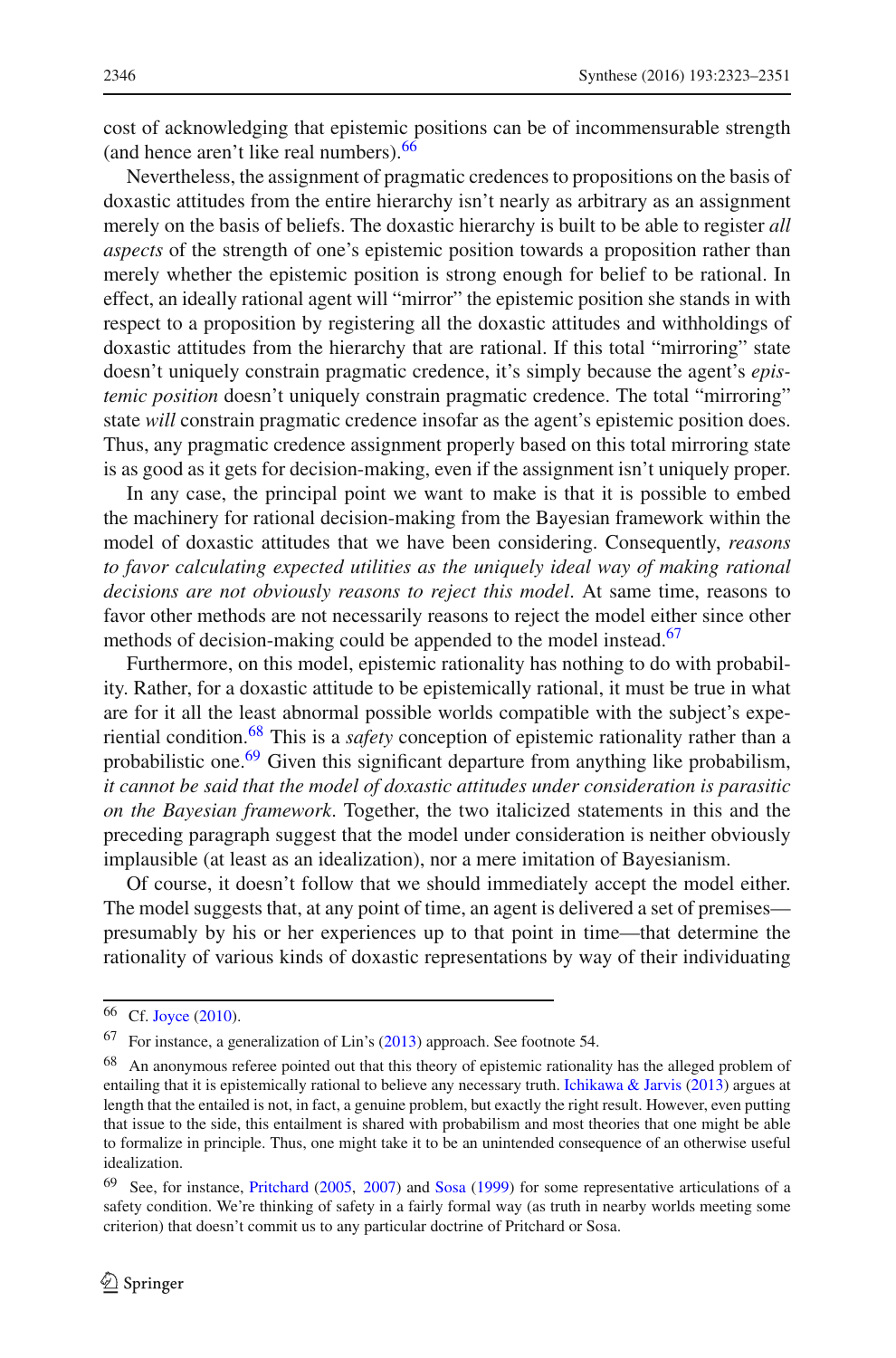non-monotonic consequence relations. But, of course, the deliverance of a premise set by one's experiences may well be a point of concern for some.<sup>[70](#page-24-0)</sup> And, there are probably other problems as well. Fortunately, we need not defend this model. We merely raise it as a theoretical alternative to emphasize that representation-based epistemology need not imitate credence-based epistemology, which may turn out to be an advantage rather than a deficit.

# **§7**

In this last section, we will consider a problem for our proposal. The suggestion in Sect. [5](#page-11-0) was that belief has the first word when it comes to rational decision-making. The implication is that cognizers can largely get along in their rational decision-making by trafficking in beliefs. But, belief does not have the last word. There are certain cases—as illustrated by car insurance—where a rational agent needs to move beyond beliefs to consider other doxastic attitudes. However, this raises the question of how a rational agent is to keep track of whether it is rational to hold stronger or weaker doxastic attitudes in order to act rationally in these cases. Must a cognizer simultaneously be trafficking in these other doxastic attitudes in order to act rationally when these cases arise? If so, then little advantage is gained by pointing out that a rational agent need not consider these attitudes ordinarily. If a rational agent has to be managing these attitudes anyway alongside belief, then cognition is already very taxing.

We think that this problem is not fatal for our proposal. Depending on a rational agent's cognitive resources, it may make sense to keep track of some other doxastic attitudes—e.g. being-sure or suspecting—alongside of beliefs. However, we also think that a great deal of information about whether to hold other doxastic attitudes towards a proposition is captured by our system of beliefs. Perhaps this is easiest to see when the doxastic attitude in question is weaker than belief. It doesn't seem so far-fetched to suppose that we can evaluate the plausibility of more speculative theories on the basis of our beliefs. Presumably, though, this can help us to appreciate whether weaker doxastic attitudes towards these speculative theories are rational. Notice, though, that this should also help us to appreciate whether strong doxastic attitudes are rational: if it is rational to suspect  $\langle p \rangle$ , then this limits how strong a doxastic attitude it would be rational to take towards  $\langle not p \rangle$ .

Our system of beliefs may also be able to tell us quite a bit about whether to hold stronger doxastic attitudes because we have extensive knowledge about how our beliefmanagement system works. For instance, we know that beliefs about features in our environment that are currently visible are of higher quality because visual perception is fairly dependable. So, stronger doxastic attitudes towards these contents are typically rational. On the other hand, we know that beliefs that are more removed from immediate perceptual experience tend to be of lower quality as are beliefs that are partly maintained by memory. So, stronger doxastic attitudes towards these contents may not be rational. Of course, even beliefs removed from immediate experience can be of

<span id="page-24-0"></span><sup>&</sup>lt;sup>70</sup> Cf. [McDowell](#page-27-41) [\(1994](#page-27-41)). We submit that this aspect of the model might be altered at the expense of making it more baroque; we won't attempt this alteration here.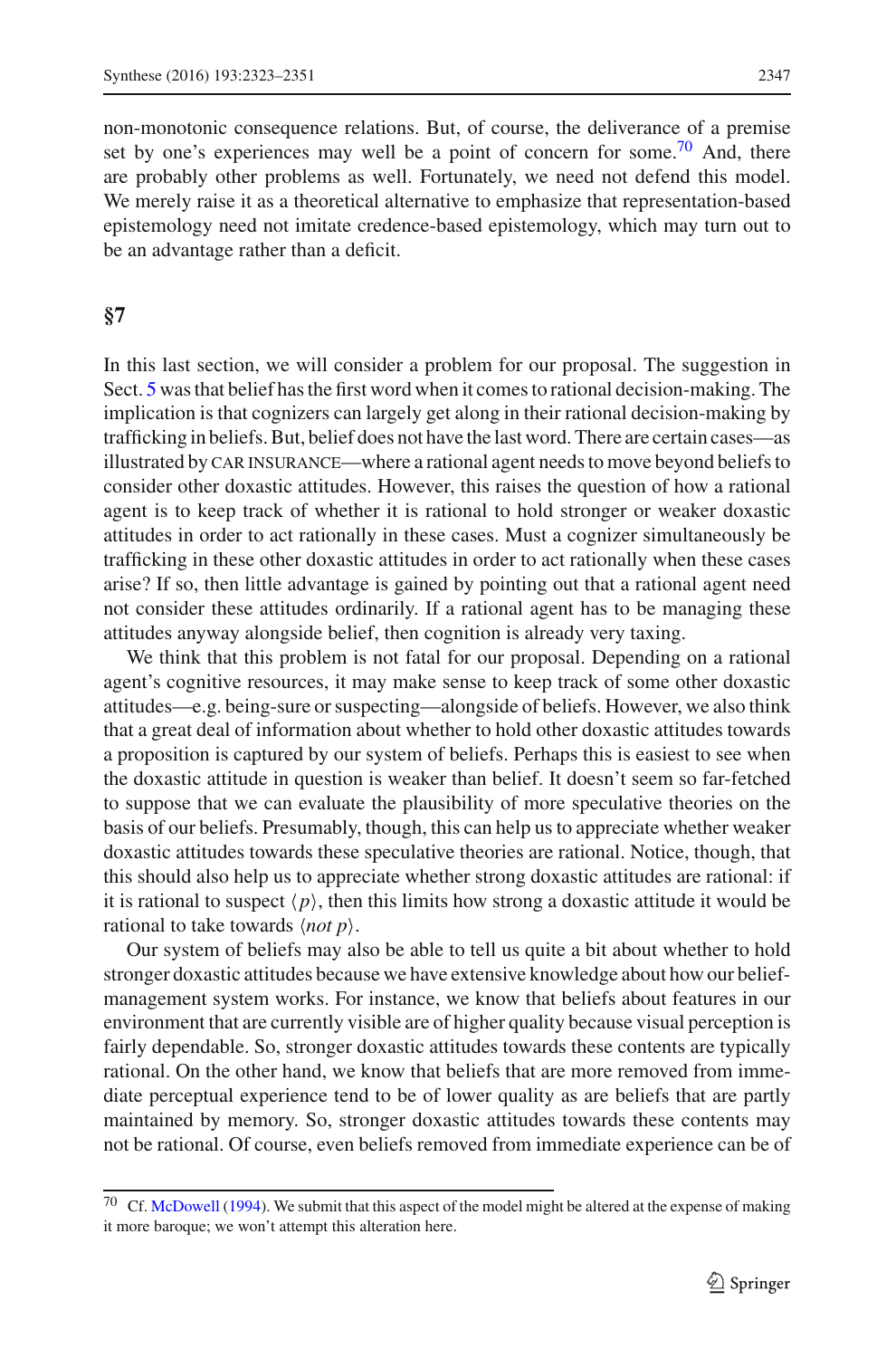fairly high quality if they have support from multiple sources. Often (even if not very often) we know something about how beliefs are supported, i.e. we have beliefs about their credentials. This may allow us to see that stronger doxastic attitudes are, in fact, rational. Indeed, even if we can't remember the exact credentials of some particular belief, we can usually tell quite a bit about which faculties have been involved in managing it by the belief's content. These discriminatory abilities again tell us something about whether a stronger doxastic attitude might be rational. Obviously, some information about whether to hold stronger doxastic attitudes towards propositions that we believe is lost, but a surprising amount seems to be stored implicitly by believers who are—in roughly the sense of [Sosa](#page-27-42) [\(2011\)](#page-27-42)—reflective. By remembering and otherwise forming rational beliefs about the sources of belief and the general quality of those sources, a bounded cognizer can do a fairly good job of determining whether to hold doxastic attitudes that are stronger than belief.

The upshot is, as we alluded at the end of Sect. [2,](#page-3-5) that there is a certain sense in which the answer to the Further Doxastic State Question might very well be "further beliefs." By way of reminder (again), the Further Doxastic State Question is "What are those further doxastic states that put you in a position to appreciate that some possible action would be, in fact, rational in cases like car insurance in which, by your own beliefs, this action is worse?" The answer implicit in Sects. [4–](#page-10-0) [5](#page-11-0) is "the withholding of a doxastic attitude that is stronger than belief (but necessary for rationally acting as if the belief is true given the special circumstances of the case)." However, what we are now suggesting is that whether to withhold this stronger doxastic attitude might be roughly determined on the basis of one's system of beliefs. Consequently, in a certain sense (that avoids the wrong content problem mentioned in Sect. [2\)](#page-3-5), the further doxastic states might turn out to be beliefs after all. That obviously would work in favor of those that emphasize the theoretical importance of belief.

#### **Conclusion**

The principal project of this paper is to defuse a certain problem for those that maintain the theoretical prominence of belief. The problem comes to light when attempting to account for rational decision-making without making reference to rational credence (as a way of tracking either rational action or rational belief), particularly in cases with risky payoff structures (as illustrated by car insurance).

However, at its core, the problem is really that a psychology with only belief and withholding belief struggles to have the capacity to register all the nuances of the subject's epistemic position with respect to any given proposition. We suggest the problem can be solved by adding to the psychology. Further *representational* doxastic attitudes can be used to reflect more about one's epistemic position. Because they are representational in the sense that their truth conditions are conditions for accuracyentailing correctness, the epistemology of these doxastic attitudes should be very similar to the epistemology of belief (and unlike the epistemology of credence).

We proposed that *ideal*rational decision-making might draw on these other doxastic representations. However, whether to hold these different doxastic representations can often be determined on the basis of one's beliefs. So, *in practice*, belief without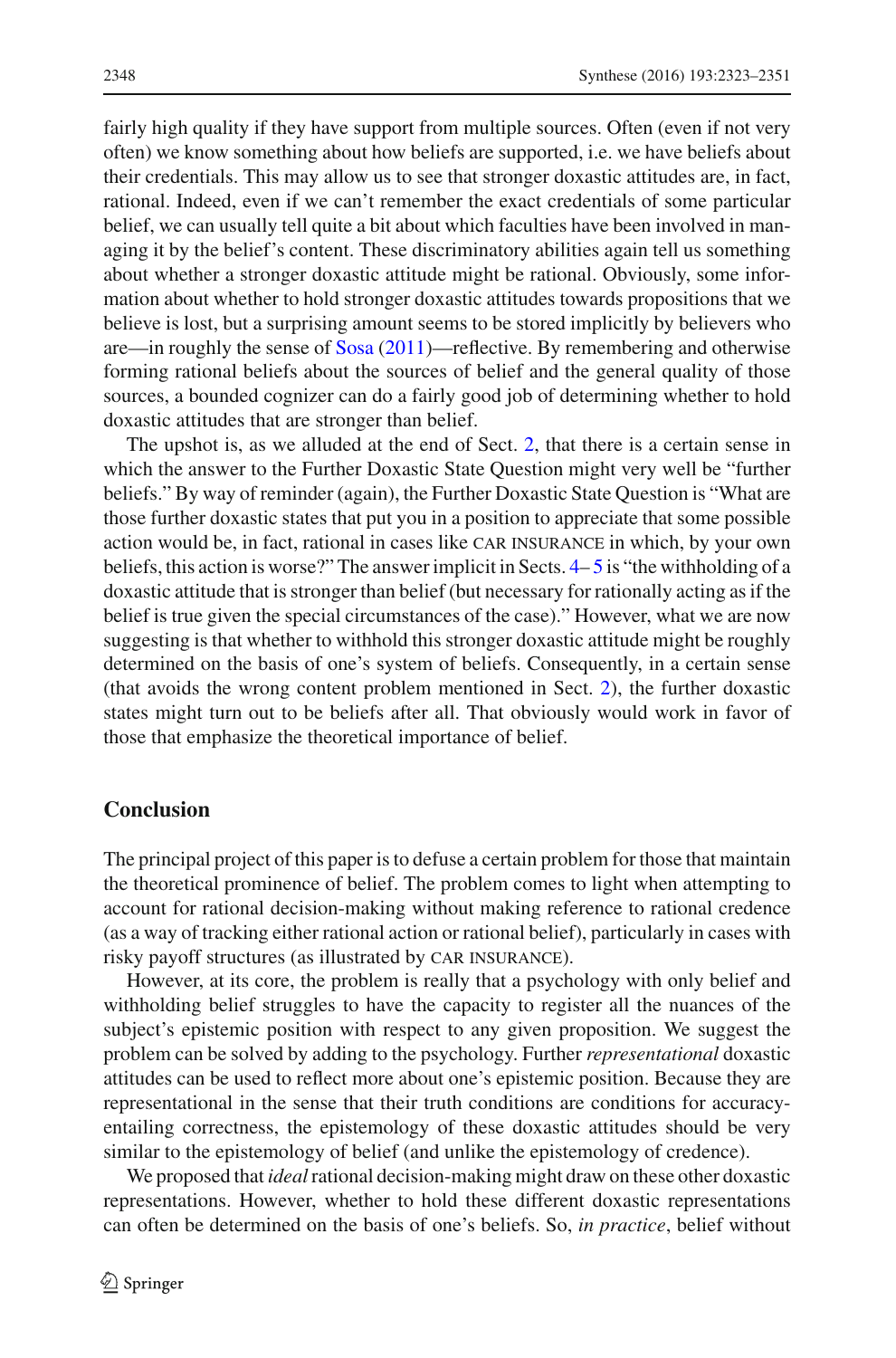credence might well be enough to account for rational decision-making across a wide range of cases. Either way, the resulting alternative picture retains the central features of traditional epistemology—most saliently, an emphasis on truth as a kind of objective accuracy—while adequately accounting for rational action.

**Open Access** This article is distributed under the terms of the Creative Commons Attribution 4.0 International License [\(http://creativecommons.org/licenses/by/4.0/\)](http://creativecommons.org/licenses/by/4.0/), which permits unrestricted use, distribution, and reproduction in any medium, provided you give appropriate credit to the original author(s) and the source, provide a link to the Creative Commons license, and indicate if changes were made.

#### **References**

- <span id="page-26-22"></span>Alston, W. (1985). Concepts of epistemic justification. *The Monist*, *68*(1), 57–89.
- <span id="page-26-29"></span>Austin, J. L. (1946). Other minds. *Proceedings from the Aristotelian Society Supplement*, *20*, 148–187.
- <span id="page-26-12"></span>Bradley, D., & Leitgeb, H. (2006). When betting odds and credences come apart: More worries for Dutch book arguments. *Analysis*, *66*(290), 119–127.
- <span id="page-26-27"></span>Bratman, M. (1987). *Intention, plans and practical reason*. Cambridge, MA: Harvard University Press.
- <span id="page-26-1"></span>Bratman, M. (1992). Practical reasoning and acceptance in a context. *Mind*, *101*(401), 1–16.
- Broome, J. (2013). *Rationality through reasoning*. Oxford: Blackwell.
- <span id="page-26-26"></span><span id="page-26-2"></span>Carter, J. A., Jarvis, B., & Katherine, R. (2015).Varieties of Cognitive Achievement. *Philosophical Studies, 172*(6), 1603–1623.
- <span id="page-26-8"></span><span id="page-26-7"></span>Chalmers, D. (2011). Frege's puzzle and the objects of credence. *Mind*, *120*(479), 587–635.
- Chalmers, D. (2012). *Constructing the world*. Oxford: Oxford University Press.
- <span id="page-26-9"></span>Christensen, D. (2004). *Putting logic in its place: Formal constraints on rational belief*. Oxford: Oxford University Press.
- <span id="page-26-24"></span>David, M. (2001). Truth as the epistemic goal. In M. Steup (Ed.), *Knowledge, truth and duty: Essays on epistemic justification, responsibility and virtue* (pp. 151–169). Oxford: Oxford University Press.
- <span id="page-26-21"></span>Descartes, R. (1641/1985). *The philosophical writings of descartes* (Vol. 2). Cambridge: Cambridge University Press.
- <span id="page-26-30"></span>Dretske, F. (1970). Epistemic operators. *Journal of Philosophy*, *67*(24), 1007–1023.
- <span id="page-26-3"></span>Dummett, M. (1959). Truth. *Proceedings from the Aristotelian Society*, *59*, 141–162.
- <span id="page-26-20"></span>Elga, A. (2010). Subjective probabilities should be sharp. *Philosopher's Imprint*, *10*(5), 1–11.
- <span id="page-26-4"></span>Engel, P. (1998). Believing, holding true and accepting. *Philosophical Explorations*, *1*(2), 140–151.
- <span id="page-26-25"></span>Fallis, D. (2006). Epistemic value theory and social epistemology. *Episteme*, *2*(3), 177–188.
- <span id="page-26-11"></span>Fantl, J., & McGrath, M. (2009). *Knowledge in an uncertain world*. Oxford: Oxford University Press.
- <span id="page-26-23"></span>Foley, R. (1987). *The theory of epistemic rationality*. Cambridge, MA: Harvard University Press.
- <span id="page-26-10"></span>Foley, R. (2009). Belief, degrees of belief and the Lockean thesis. In F. Huber & C. Schmidt-Petri (Eds.), *Degrees of belief* (pp. 37–47). Dordrecht: Springer.
- <span id="page-26-16"></span>Ganson, D. (2008). Evidentialism and pragmatic constraints on outright belief. *Philosophical Studies*, *139*(3), 441–458.
- <span id="page-26-5"></span>Gibbard, A. (2005). Truth and correct belief. *Philosophical Issues*, *15*(1), 338–350.
- <span id="page-26-31"></span>Goldman, A. (1976). Discrimination and perceptual knowledge. *Journal of Philosophy*, *73*(20), 771–791.
- <span id="page-26-14"></span>Greco, D. (2012). The impossibility of skepticism. *Philosophical Review*, *121*(3), 317–358.
- <span id="page-26-18"></span>Grimm, S. (2011). On intellectualism in epistemology. *Mind*, *120*(3), 705–733.
- <span id="page-26-13"></span>Hajek, A. (2008). Dutch book arguments. In P. Anand, P. Pattanaik, & C. Puppe (Eds.), *The Oxford handbook of rational and social choice* (pp. 173–195). Oxford: Oxford University Press.
- Hajek, A. A puzzle about degrees of belief. Manuscript.
- <span id="page-26-6"></span>Hajek, A., & Eriksson, L. (2007). What are degrees of belief? *Studia Logica*, *86*(2), 183–213.
- <span id="page-26-0"></span>Harman, G. (1986). *Change in view: Principles of reasoning*. Cambridge, MA: MIT Press.
- <span id="page-26-15"></span>Hawthorne, J. (2004). *Knowledge and lotteries*. Oxford: Oxford University Press.
- <span id="page-26-17"></span>Hawthorne, J., & Stanley, J. (2008). Knowledge and action. *Journal of Philosophy*, *105*(10), 571–590.
- <span id="page-26-19"></span>Hill, C., & Schechter, J. (2007). Hawthorne's lottery puzzle and the nature of belief. *Philosophical Issues*, *17*(1), 102–122.
- <span id="page-26-28"></span>Huber, F. (2012). Formal representations of belief. In *Stanford encyclopedia of philosophy*, Fall.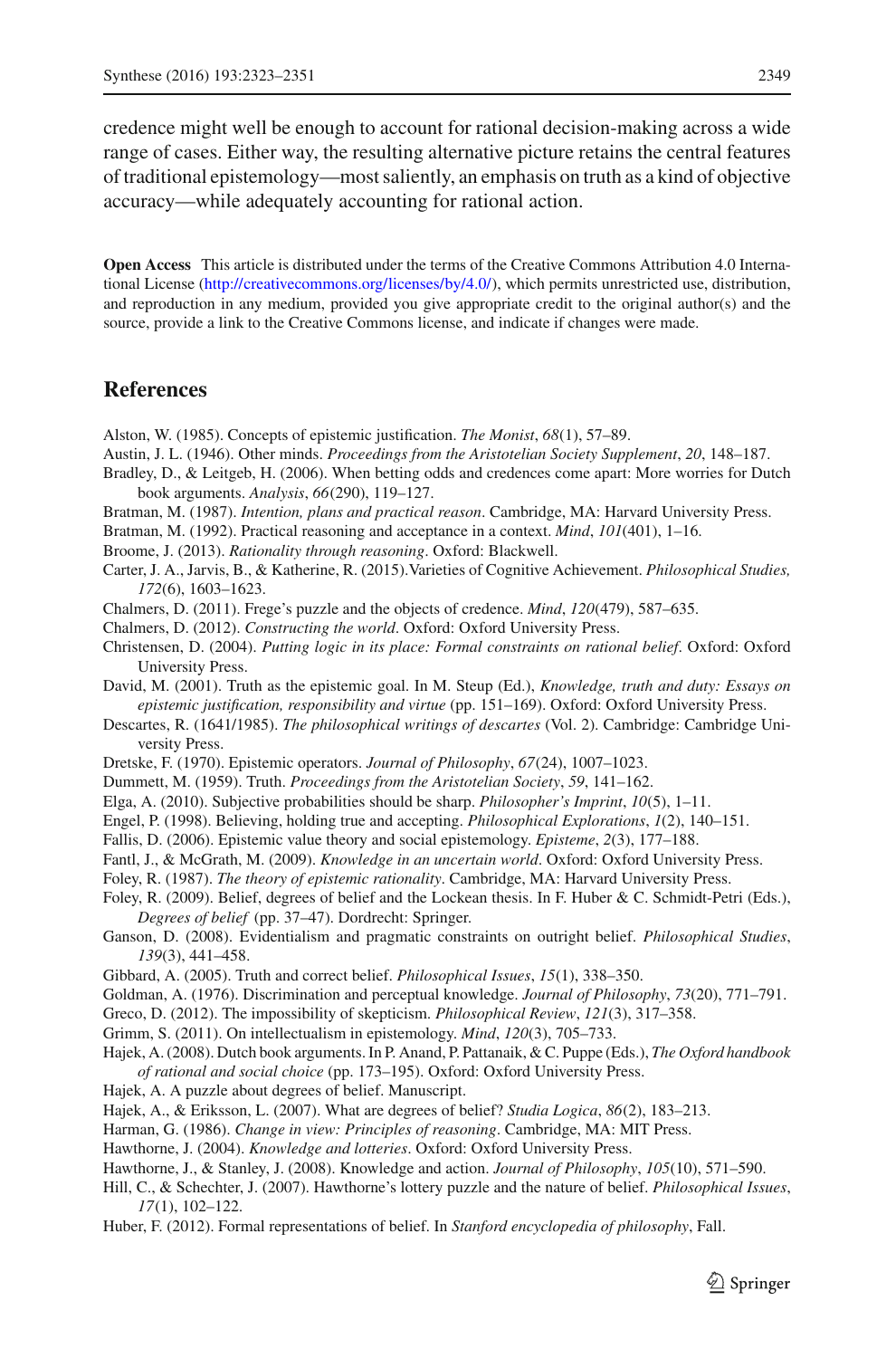<span id="page-27-26"></span>Ichikawa, J. J. (2012). Knowledge norms and acting well. *Thought*, *1*(1), 49–55.

- <span id="page-27-18"></span>Ichikawa, J. J., & Jarvis, B. (2013). *The Rules of Thought*. Oxford: Oxford University Press.
- <span id="page-27-23"></span>Ichikawa, J. J., Jarvis, B., & Katherine, R. (2012). Pragmatic Encroachment and Belief-Desire Psychology. *Analytic Philosophy, 53*(4), 327–343.
- <span id="page-27-30"></span>James, W. (1897). *The will to believe*. New York: Longmans, Green and Company.
- Jarvis, B. (2012). The Dual Aspects Theory of Truth. *Canadian Journal of Philosophy, 42*, 209–233.
- <span id="page-27-29"></span><span id="page-27-17"></span>Jarvis, B., & Katherine, R. (2015). The Evaluative and Normative Roles of Knowledge (Manuscript).
- <span id="page-27-6"></span><span id="page-27-1"></span>Jeffrey, R. (1990). *The logic of decision*. Chicago, IL: University of Chicago Press.
- Joyce, J. M. (1998). A nonpragmatic vindication of probabilism. *Philosophy of Science*, *65*(4), 575–603.
- <span id="page-27-27"></span>Joyce, J. M. (2010). A defense of imprecise credences in inference and decision-making. *Philosophical Perspectives*, *24*, 281–323.
- <span id="page-27-24"></span>Kaplan, M. (1996). *Decision theory as philosophy*. Cambridge: Cambridge University Press.
- <span id="page-27-20"></span>Kaplan, M. (2009). Williamson's casual approach to probabilism. In P. Greenough & D. Pritchard (Eds.), *Williamson on knowledge*. Oxford: Oxford University Press.
- <span id="page-27-31"></span>Kelly, T. (2013). Evidence can be permissive. In M. Steup & J. Turri (Eds.), *Contemporary debates in epistemology* (pp. 298–312). Oxford: Blackwell.
- <span id="page-27-9"></span>Lange, M. (1999). Calibration and the epistemological role of Bayesian conditionalization. *Journal of Philosophy*, *96*(6), 294–324.
- <span id="page-27-37"></span>Lewis, D. (1973). *Counterfactuals*. Oxford: Blackwell.
- <span id="page-27-34"></span>Lewis, D. (1996). Elusive knowledge. *Australasian Journal of Philosophy*, *74*(4), 549–567.
- <span id="page-27-32"></span>Lin, H. (2013). Foundations of everyday practical reasoning. *Journal of Philosophical Logic*, *42*(6), 831– 862.
- <span id="page-27-36"></span><span id="page-27-16"></span>Lynch, M. P. (2009). *Truth as one and many*. Oxford: Oxford University Press.
- Makinson, D. (2005). *Bridges from classical to nonmonotonic logic*. London: King's College Publications.
- <span id="page-27-41"></span>McDowell, J. (1994). *Mind and world*. Cambridge, MA: Harvard University Press.
- <span id="page-27-33"></span>Moss, S. (2013). Epistemology formalized. *Philosophical Review*, *122*(1), 1–43.
- <span id="page-27-35"></span>Pritchard, D. (2010). Relevant alternatives, perceptual knowledge and discrimination.*Noûs*, *44*(2), 245–268.
- <span id="page-27-38"></span>Pritchard, D. (2005). *Epistemic luck*. Oxford University Press.
- <span id="page-27-39"></span>Pritchard, D. (2007). Anti-luck epistemology. *Synthese, 158*(3), 277–297.
- Pryor, J. Uncertainty and undermining. Manuscript.
- <span id="page-27-21"></span>Ramsey, F. (1931). Truth and probability. In R. Braithwhite (Ed.), *The foundations of mathematics and other logical essays* (pp. 156–198). London: Routledge and Kegan Paul.
- <span id="page-27-25"></span>Reed, B. (2010). *A defense of stable invariantism. Noûs*, *44*(2), 224–244.
- <span id="page-27-2"></span>Ross, J., & Schroeder, M. (2012). Belief, credence and pragmatic encroachment. *Philosophy and Phenomenological Research*. doi[:10.1111/j.1933-1592.2011.00552.x.](http://dx.doi.org/10.1111/j.1933-1592.2011.00552.x)
- <span id="page-27-13"></span>Shah, N. (2003). How truth governs belief. *Philosophical Review*, *112*(4), 447–482.
- <span id="page-27-14"></span>Shah, N., & Velleman, J. D. (2005). Doxastic deliberation. *Philosophical Review*, *114*(4), 497–534.
- <span id="page-27-22"></span>Skyrms, B. (1980). Higher order degrees of belief. In D. H. Mellor (Ed.), *Prospects for pragmatism* (pp. 109–137). Cambridge: Cambridge University Press.
- <span id="page-27-5"></span>Smith, M. (2010). What else justification could be. *Noûs*, *44*(1), 10–31.
- <span id="page-27-40"></span>Sosa, E. (1999). How to defeat opposition to Moore. *Philosophical Perspectives, 13*, 137–149.
- <span id="page-27-42"></span>Sosa, E. (2011). *Reflective knowledge: Apt belief and reflective knowledge* (Vol. 2). Oxford: Oxford University Press.
- <span id="page-27-4"></span>Staffel, J. (2012). Can there be reasoning with degrees of belief? *Synthese*, *190*(16), 3535–3551.
- <span id="page-27-0"></span>Stanley, J. (2005). *Knowledge and practical interests*. Oxford: Oxford University Press.
- <span id="page-27-15"></span>Steglich-Peterson, A. (2006). No norm is needed: On the aim of belief. *Philosophical Quarterly*, *56*(225), 499–516.
- <span id="page-27-19"></span>Sturgeon, S. (2008). Reason and the grain of belief. *Noûs*, *42*(1), 139–165.
- <span id="page-27-28"></span>Turri, J. (2010). Epistemic invariantism and speech act contextualism. *Philosophical Review*, *119*(1), 77–95.
- <span id="page-27-7"></span>van Fraassen, B. (1983). Calibration: A frequency justification for personal probability. In R. S. Cohen &
- <span id="page-27-8"></span>L. Laudan (Eds.), *Physics, philosophy and psychoanalysis* (pp. 295–319). Dordrecht: D. Reidel. van Fraassen, B. (1984). Belief and the will. *Journal of Philosophy*, *81*(5), 235–256.
- Velleman, J. D. (2000). *The possibility of practical reason*. Oxford: Oxford University Press.
- <span id="page-27-10"></span><span id="page-27-3"></span>Weatherson, B. (2005). Can we do without pragmatic encroachment? *Philosophical Perspectives*, *19*(1), 417–443.
- <span id="page-27-11"></span>Wedgwood, R. (2002). The aim of belief. *Noûs*, *36*(16), 267–297.
- <span id="page-27-12"></span>Wedgwood, R. (2007). *The nature of normativity*. Oxford: Oxford University Press.